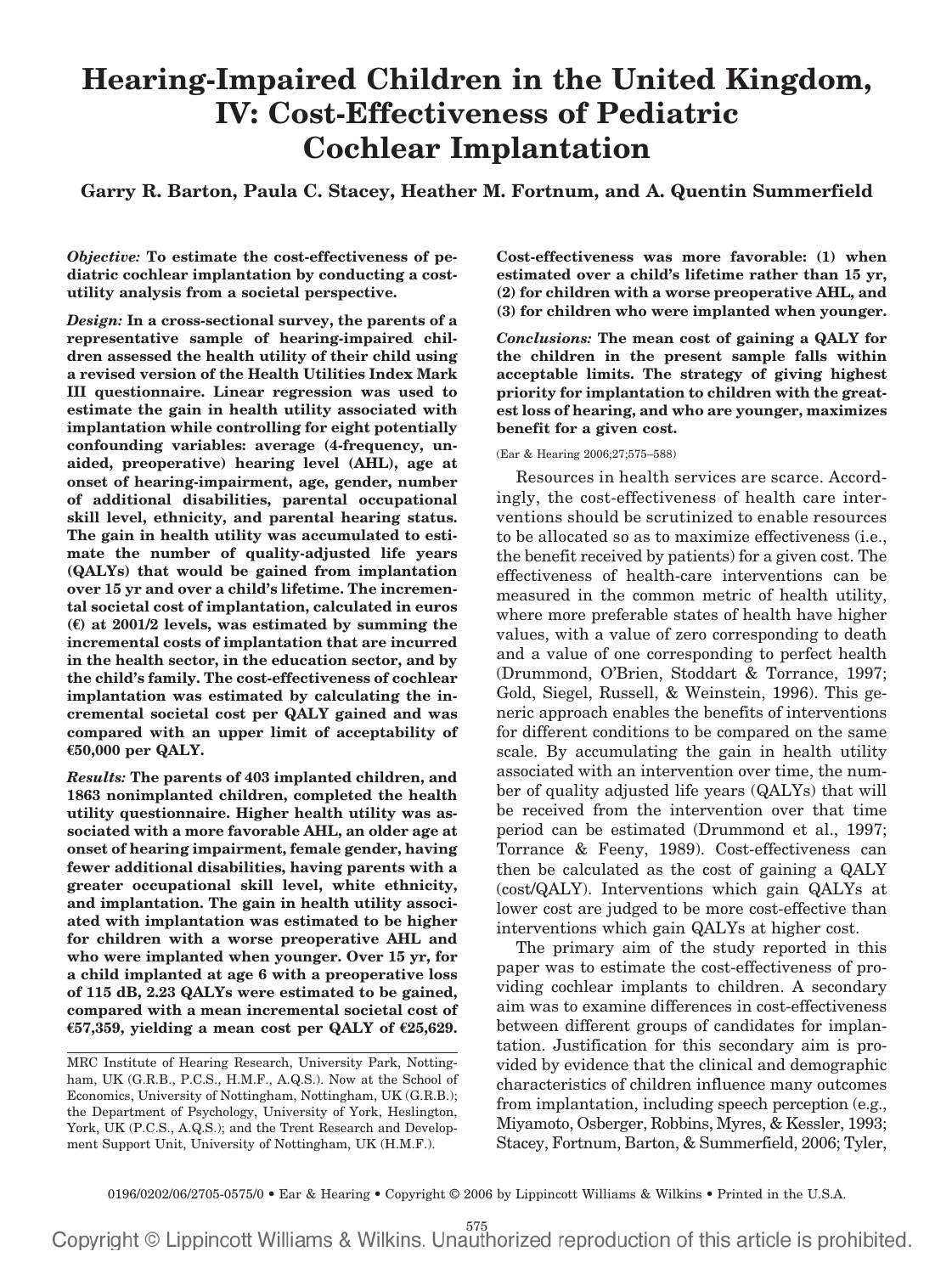Fryauf–Bertschy, Gantz, Kelsay, & Woodworth, 1997), spoken language, auditory performance, speech intelligibility, academic abilities (Stacey, et al., 2006), and the cost of education (Barton, Stacey, Fortnum, & Summerfield, 2006a; Schulze–Gattermann, Illg, Schoenermark, Lenarz, & Lesinski–Schiedat, 2002). It is possible therefore that the cost-effectiveness of implantation also varies according to the characteristics of the child. We focus on three characteristics which have previously been shown to exert a positive influence on the benefit associated with implantation: a younger age at implantation (Kileny, Zwolan, & Ashbaugh, 2001; Kirk, Miyamoto, Lento, Ying, O'Neill, & Fears, 2002; Miyamoto, et al., 1993; Nikolopoulos, O'Donoghue, & Archbold, 1999; Sharma, Dorman, & Spahr, 2002; Stacey, et al., 2006; Svirsky, Teoh, & Neuburger, 2004; Tyler, et al., 1997), a greater duration of implant use (Stacey, et al., 2006; Tyler, et al., 1997), and a poorer preoperative average hearing level (AHL) (Stacey, et al., 2006; Tyler, et al., 1997). If the cost-effectiveness of implantation varied with any of these variables, then it could be more cost-effective to implant some groups of children than others (e.g., younger children in preference to older children, or children with less favorable AHLs in preference to children with more favorable AHLs). Given that the number of implants funded each year is restricted both in the United Kingdom and elsewhere (Summerfield, Stacey, Roberts, Fortnum, & Barton, 2003), evidence of cost-effectiveness could guide the allocation of resources among candidates for cochlear implants. In this way, priority could be given to candidates who are expected to receive the greatest benefit for a given cost.

Several studies have used measures of health utility to assess the cost-effectiveness of pediatric cochlear implantation (Cheng, Rubin, Powe, Mellon, Francis, & Niparko, 2000; Hutton, Politi, & Seeger 1995; O'Neill, O'Donoghue, Archbold, & Normand, 2000; Summerfield & Marshall, 1995; Summerfield, Marshall, & Archbold, 1997; Wyatt, Niparko, Rothman, & De Lissovoy, 1995). All of these studies concluded that pediatric implantation was acceptably costeffective, but none estimated how cost-effectiveness varied among candidates. We estimated this variation, and were guided by two studies of speechperception outcomes from implantation. The first suggests that the cost-effectiveness of implantation is likely to be better when children are implanted younger (O'Neill, O'Donoghue, Archbold, Nikolopoulos, & Sach, 2002) and, the second, that cost-effectiveness improves with time after implantation (Sach, O'Neill, Whynes, Archbold, & O'Donoghue, 2003).

Only one study (Cheng et al., 2000) based the measure of effectiveness on health-utility data for children. Other studies (e.g., Hutton et al., 1995; O'Neill et al., 2000; Summerfield, & Marshall, 1995; Summerfield et al., 1997) inferred the gain in utility for children from the gain measured with adults, which may be inappropriate because the effect of implantation for prelingually deafened children may differ in kind and degree from the effect for postlingually deafened adults (Summerfield & Marshall, 1995; Cheng et al., 2000). Cheng et al. (2000) asked the parents of 78 children who had received implants in a single hospital in the United States to judge, retrospectively, what their children's health utility had been before implantation and to judge how it was currently after implantation. The gain in utility associated with implantation was estimated by subtracting the retrospective score from the current score. Three methods were used to measure health utility: (i) the Health Utilities Index Mark III (HUI3) questionnaire (Feeny, Furlong, Boyle, & Torrance, 1995; Feeny, Furlong, Torrance, Goldsmith, Zhu, De Pauw, Denton, & Boyle, 2002), (ii) a visual analogue scale (Torrance, Feeny, & Furlong, 2001), and (iii) the time trade-off (TTO) technique (Torrance, 1986). The mean changes in utility were  $(i) + 0.39$ ,  $(ii) + 0.27$ , and  $(iii) + 0.22$ . After discounting future benefits (as discussed later in this paper), the number of QALYs that would be gained from cochlear implantation over a child's lifetime was estimated to be (i) 11.59, (ii) 8.03, and (iii) 6.54. When assessed in relation to medical reimbursement costs in the United States, the cost/QALY was (i) US \$5200, (ii) US \$7400, and (iii) US \$9000 (1999 price levels, Footnote 1).

These values were judged to be strongly competitive when compared with the cost/QALY of other health-care interventions. Using educational cost data reported by Francis, Koch, Wyatt, and Niparko (1999), Cheng et al. (2000) estimated that implantation would reduce the cost of school education by US \$65,588. This saving, coupled with other costs outside the health service, including an estimated increase in future earnings of US \$55,574, meant that pediatric cochlear implantation was predicted to result in a net cost saving for US society of US \$53,198 per child implanted. Accordingly, it was judged that pediatric cochlear implantation was a cost-effective intervention both when assessed in the health domain, and when assessed from a broader societal perspective.

<sup>&</sup>lt;sup>1</sup> The average exchange rate between the US dollar and the euro  $(€)$  was US \$1.00 = €0.8851 in the calendar year 2003 (Bank of England 2004, Reference Note 1). To aid comparisons, we report costs estimated in previous studies in the currency in which they were originally reported and state the year on which cost analyses were based.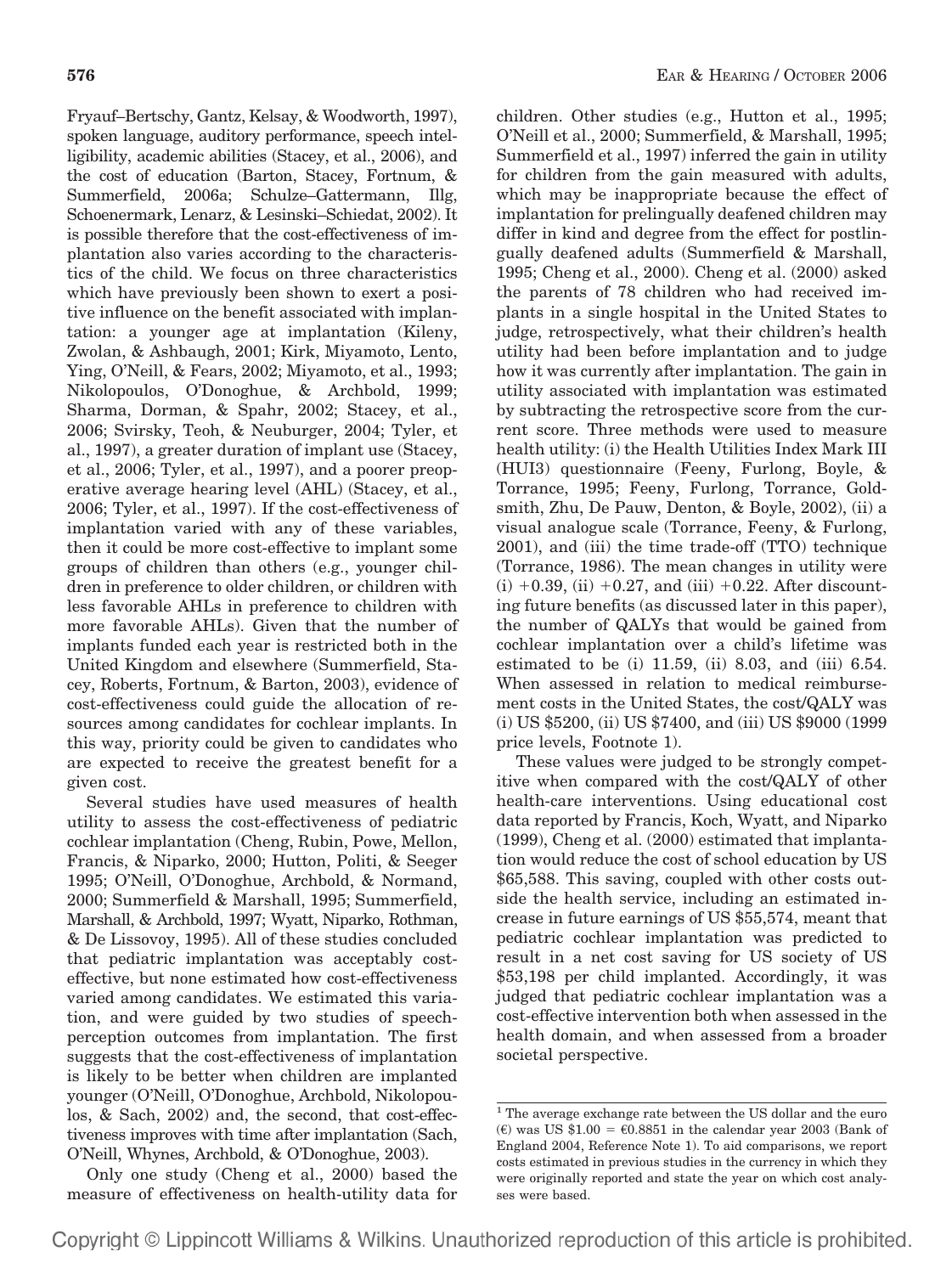The study reported by Cheng et al. (2000) had three potential limitations. First, estimates of the gain in health utility were collected retrospectively and thus may have been subject to recall bias (Dawson, Kanim, Sra, Dorey, Goldstein, Delamarter, & Sandhu, 2002). Second, estimates were based on a small number of children (up to 78 in the health sector, and 27 in the education sector) who were implanted in the same hospital. As such, it is not clear how far the results can be generalized (Dans, Dans, Guyatt, & Richardson, 1998; Johnston, Buxton, Jones, & Fitzpatrick, 1999). In addition, the small sample size meant it was not possible to assess how the cost-effectiveness of implantation varied between children with different characteristics. Third, the health-service costs of implantation were based on reimbursement levels rather than actual costs. Reimbursement levels do not always provide a good estimate of the true cost of the resources consumed in providing heath care (Beck, Beecham, Mandalia, Griffith, Walters, Boulton, & Miller, 1999), and there is evidence that the level of public reimbursement for cochlear implantation in the United States is often below cost (Cheng & Niparko, 1999; Garber, Ridgely, Bradley & Chin, 2002).

We addressed these limitations by undertaking a cross-sectional survey in which data for a large representative sample of children were collected (Fortnum, Stacey, & Summerfield, in press). We estimated the gain in health utility associated with cochlear implantation by comparing the implanted and nonimplanted members of the sample, while controlling the influence of other variables that differ between implanted and nonimplanted children (i.e., while controlling potentially confounding influences on health utility). We accumulated the gain in health utility to estimate the number of QALYs that would be obtained from implantation. This number was assessed in relation to estimates of the incremental cost to society of providing implantation. The incremental cost is the additional cost of providing implants over and above the cost of management with acoustic hearing aids. To obtain a societal perspective, the incremental cost was estimated as the combination of components incurred in the health sector (Barton, Bloor, Marshall, & Summerfield, 2003), the education sector (Barton, et al., 2006a), and by the child's family (Barton, Fortnum, Stacey, & Summerfield, 2006b). The third component was composed of out-of-pocket expenditure and lost productivity associated with time away from normal activities by parents.

In the UK, the National Institute for Health and Clinical Excellence (NICE) takes cost-effectiveness data into account in issuing mandatory guidance on which health technologies should, and which should not, be provided in the publicly funded health sector. Initial interpretations of NICE's judgments (e.g. Raftery, 2001) concluded that interventions that gained QALYs for more than about  $\epsilon$ 50,000 were unlikely to be approved. More recent interpretations have concluded that cost-effectiveness is only one of several variables that predict whether an intervention will be approved (Dakin, Devlin, & Odeyemi, 2006) and that the cost-effectiveness boundary is gradual rather than abrupt, such that the threshold beyond which interventions are unlikely to be funded is in the range from  $\epsilon$ 38,000/QALY to €77,000/QALY (Devlin & Parkin, 2004). Nonetheless, for purposes of discussion it is useful to adopt categorical criteria. We infer that interventions that cost less than about  $\epsilon$ 15,000 per QALY offer good value for money, that interventions that cost between  $\epsilon$ 15,000 and  $\epsilon$ 50,000 per QALY offer acceptable value for money, and that interventions that cost more than about  $\epsilon$ 50,000 per QALY offer questionable value for money. We assessed the costeffectiveness of cochlear implantation for different groups of children in relation to these criteria.

The cost-effectiveness of cochlear implantation was assessed over two time periods: (i) 15 yr, and (ii) the child's lifetime. In line with Barton et al. (2003), we judged that 15 yr is the minimum length of time for which implants will be used by children before being superseded by new interventions. A child's lifetime is the maximum period over which the costs and benefits of cochlear implantation could accrue, and is the period incorporated in previous estimates of the cost-effectiveness of pediatric cochlear implantation (Cheng et al., 2000; Hutton et al., 1995; O'Neill et al., 2000; Summerfield & Marshall, 1995; Summerfield et al., 1997; Wyatt et al., 1995).

## **METHODS**

# **Overview**

The cost-effectiveness of pediatric implantation was estimated using two values. The first was the incremental societal cost of implantation, which is the difference in cost to society between implantation and alternative interventions. The second was the gain in health utility associated with implantation compared with alternative interventions, which in turn allowed the number of QALYs gained from implantation to be estimated.

## **Participants and Procedures**

Fortnum, Summerfield, Marshall, Davis, and Bamford (2001) ascertained the population of children in the United Kingdom with permanent bilat-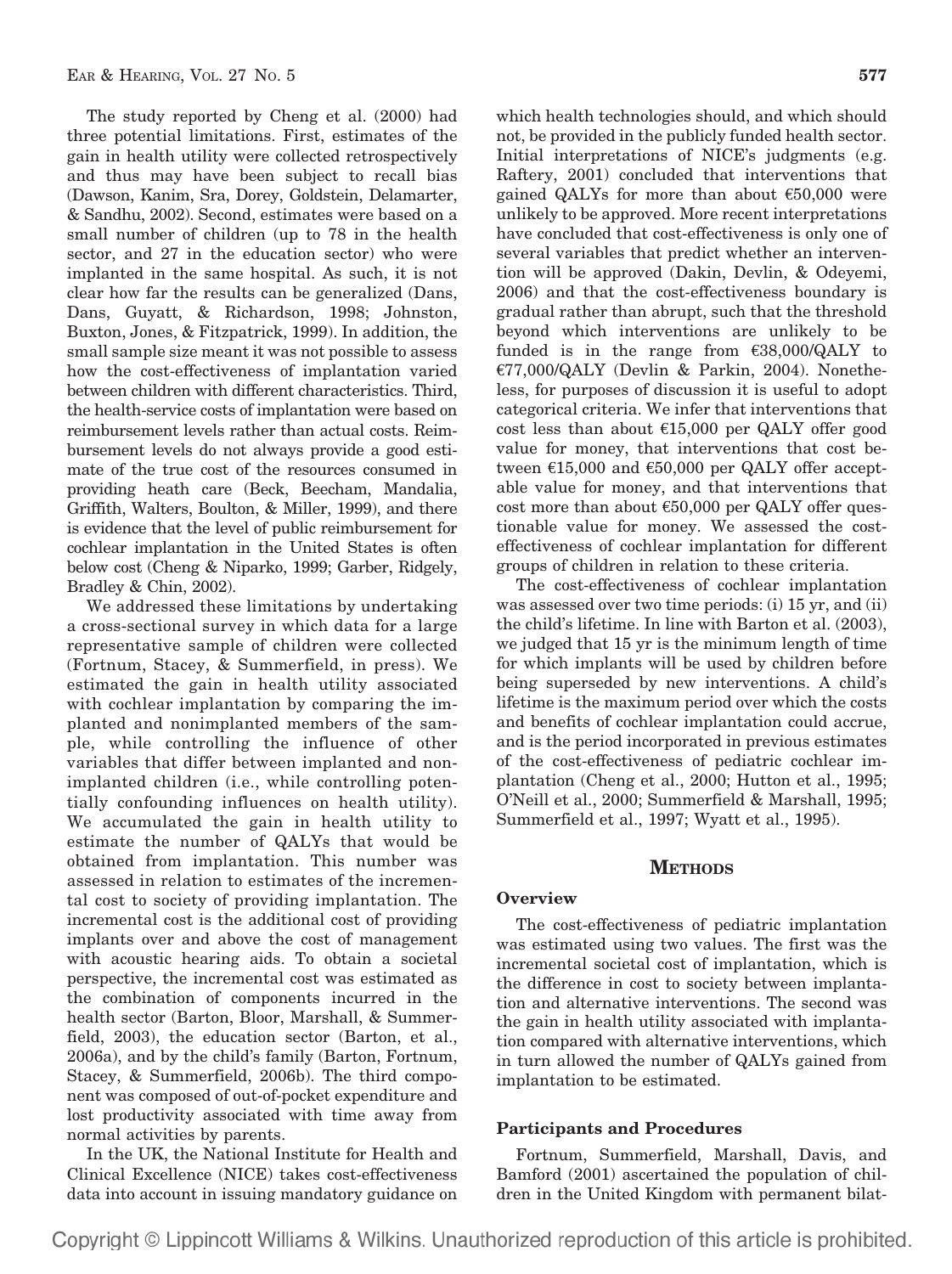|  |  | TABLE 1. Explanatory variables tabulated for each child |  |  |
|--|--|---------------------------------------------------------|--|--|
|  |  |                                                         |  |  |

| Variable |                                                         | Values                                                                                                                                                         |                                                                             |                      |  |
|----------|---------------------------------------------------------|----------------------------------------------------------------------------------------------------------------------------------------------------------------|-----------------------------------------------------------------------------|----------------------|--|
|          | 1. Average unaided (preoperative) hearing level (AHL)   | Unaided pure-tone air-conduction thresholds in the better-hearing ear<br>averaged across the four frequencies 0.5, 1, 2, and 4 kHz.                            |                                                                             |                      |  |
|          | 2. Age at onset of hearing impairment (AONS)            |                                                                                                                                                                | (i) At birth, (ii) Between the ages of 0 and 3 yr, (iii) After 3 yr of age. |                      |  |
|          | 3. Age (AGE)                                            |                                                                                                                                                                | Age in years on date questionnaire was returned.                            |                      |  |
|          | 4. Gender (GEND)                                        | (i) Male, (ii) Female.                                                                                                                                         |                                                                             |                      |  |
|          | 5. Number of additional disabilities (NDIS)             |                                                                                                                                                                | (i) None, (ii) One, (iii) Two or more.                                      |                      |  |
|          | 6. Parental occupational skill level (POSL)             | Classification of the level of skill entailed in the parent's job, ranging from<br>(lowest to highest) (i) Level 1, (ii) Level 2, (iii) Level 3, (iv) Level 4. |                                                                             |                      |  |
|          | 7. Ethnicity (ETHN)                                     | (i) White, (ii) Other.                                                                                                                                         |                                                                             |                      |  |
|          | 8. Parental hearing status (PHS)                        |                                                                                                                                                                | (i) No hearing difficulties, (ii) At least some difficulties.               |                      |  |
|          | 9. Cochlear implantation (CI) (categorized according to | Group                                                                                                                                                          | Age at implantation                                                         | Duration of use      |  |
|          | age at implantation and duration of implant use)        | (1)                                                                                                                                                            | $<$ 5 yr                                                                    | $\geq$ 4 yr          |  |
|          |                                                         | (2)                                                                                                                                                            | $\geq 5$ yr                                                                 | $\geq$ 4 yr          |  |
|          |                                                         | (3)                                                                                                                                                            | $<$ 5 yr                                                                    | $\geq$ 2, $\lt$ 4 yr |  |
|          |                                                         | (4)                                                                                                                                                            | $\geq 5$ yr                                                                 | $\geq$ 2, $\lt$ 4 yr |  |
|          |                                                         | (5)                                                                                                                                                            | $<$ 5 yr                                                                    | $<$ 2 yr             |  |
|          |                                                         | (6)                                                                                                                                                            | $\geq 5$ yr                                                                 | $<$ 2 yr             |  |
|          |                                                         | (7)                                                                                                                                                            | nonimplanted                                                                | nonimplanted         |  |

eral hearing impairment  $>40$  dB HL in the better hearing ear. They identified 17,160 children. We undertook a cross-sectional survey, in which the parents of a sample of 8876 of these children were invited to consent for themselves, their child's school teacher, and their child's audiologist to participate in the present study by completing postal questionnaires about their child. The sample included all children with cochlear implants  $(N = 993)$ , all other profoundly impaired  $(AHL > 95$  dB) children  $(N =$ 3288), all severely impaired (AHL 71–95 dB) chil $d$ ren  $(N = 3580)$ , and a stratified random sample of approximately one in nine of the moderately impaired (AHL 41–70 dB) children  $(N = 1015)$ . Subsampling the moderately impaired children was desirable for practical reasons, given the large number of children with a moderate hearing impairment. The parents' questionnaire obtained data which enabled the health utility of children to be estimated, as described below. Values of nine other variables (Table 1) with the potential to explain variation in a child's health utility were obtained from the questionnaires completed by parents, teachers, and audiologists, as described by Stacey et al. (2006).

# **Health Utility**

Self-completion questionnaires, in which a person describes their status in different health domains, are the most commonly used method for estimating health utility scores (Brazier, Deverill, Green, Harper, & Booth, 1999). Such questionnaires are designed to obtain a description of a person's health state. A utility score is then assigned to that state, based on preferences previously elicited from members of the general public (Feeny et al., 2002).

In the present study, estimates of the health utility of children were obtained by proxy from parents with a modified version of the HUI3 questionnaire. The HUI3 questionnaire (Feeny et al., 1995; Feeny et al., 2002) measures a person's capacity to function in eight domains related to vision, hearing, speaking (and being understood), mobility, dexterity, emotion, cognition, and pain. Some questions in the standard HUI3 questionnaire are conceptually and linguistically complex. For example, in the section on pain, the response options combine three concepts: the frequency and intensity of pain and discomfort; the degree of disruption to normal activities; and the extent to which discomfort is relieved by drugs. After obtaining feedback from parents, we changed the wording of some questions so that they would be more easily understood by English speakers in the United Kingdom, and also simplified some questions by decomposing the issues which they addressed into separate questions. This revised version of the HUI3 questionnaire was embedded within the parents' questionnaire (MRC Institute of Hearing Research, Reference Note 2). The revised response options permitted a straightforward mapping onto the response options in the original questionnaire. Thus, the standard HUI3 scoring algorithm (Feeny et al., 2002) could be used to estimate the health utility of each child. The mean health utility, and associated 95% confidence interval (95% CI), was calculated for nonimplanted children with different hearing losses and for implanted children.

**Gain in Health Utility** • The gain in health utility associated with implantation was estimated using linear regression. This form of analysis predicts a dependent variable using a weighted sum of the values of a set of explanatory variables. Each weight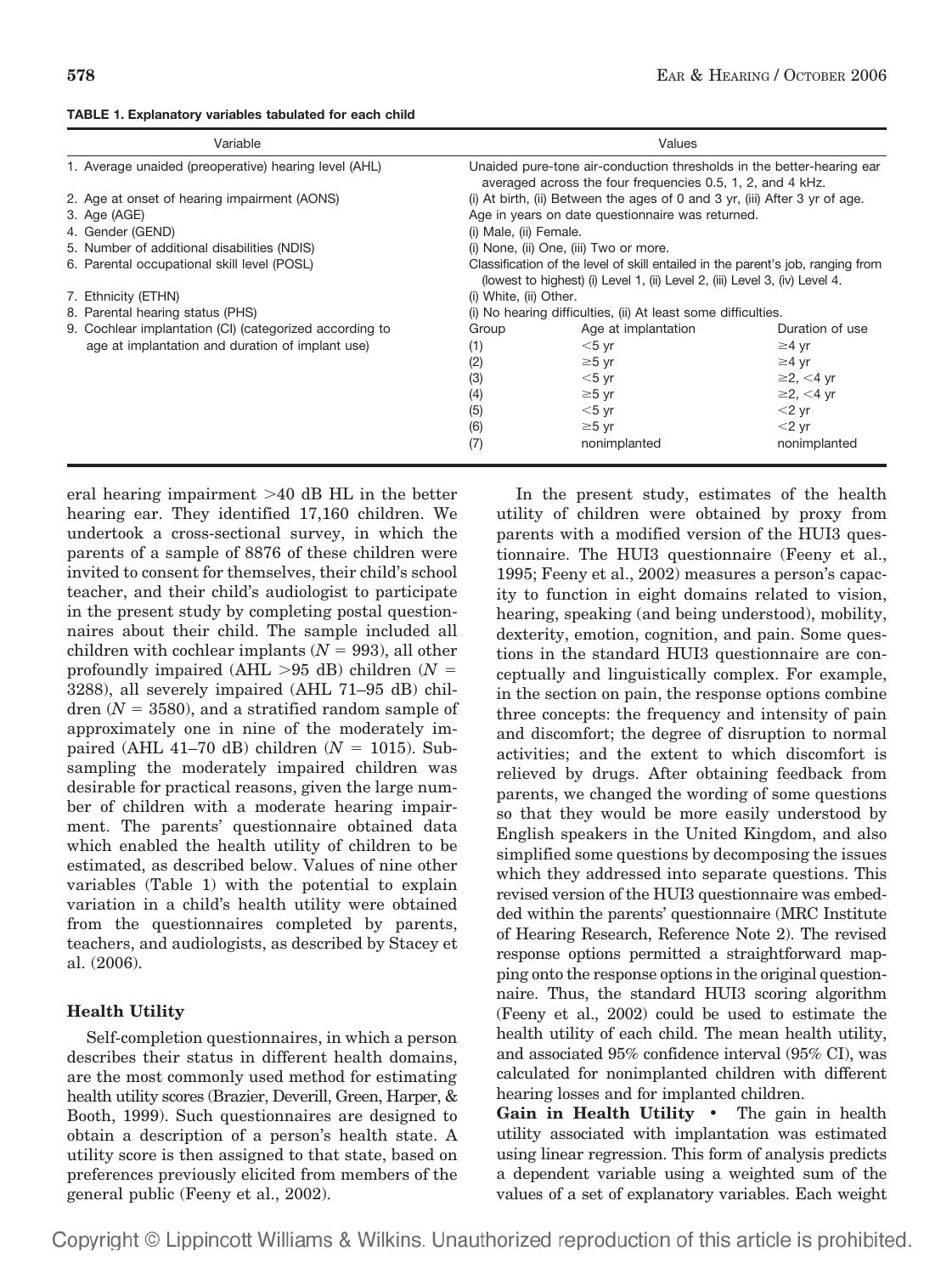(coefficient) is an estimate of the association between the dependent variable and an explanatory variable, while controlling the strength of association between the dependent variable and each of the other explanatory variables (e.g. Strube, 2003). Where the 95% CI of a coefficient does not embrace zero, the corresponding explanatory variable makes a significant independent contribution to explaining variance in the dependent variable (i.e., is statistically significant).

We used linear regression to estimate the extent to which health utility could be predicted by the nine explanatory variables in Table 1: AHL (Footnote 2), age at onset of hearing-impairment, age, gender, number of additional disabilities, parental occupational skill level, ethnicity, and parental hearing status and cochlear implantation. The latter variable was a seven-valued factor that distinguished non-implanted children from six groups of implanted children formed by the intersection of two ages at implantation,  $<5$  yr, and  $\geq 5$  yr, and three durations of use of implants,  $\langle 2 \rangle$  yr, 2 to  $\langle 4 \rangle$  yr, and  $\geq$ 4yr. The coefficients for each group of implanted children provided an estimate of the gain in utility for that group. It is an assumption of linear regression analysis that continuous variables vary linearly with the dependent variable. Accordingly, before conducting the analysis, age and AHL were transformed to vary linearly with utility using the methods described by Stacey et al. (2006) (Footnote 3). Two other continuous measures, age at onset of hearing impairment and the number of additional disabilities, had skewed distributions. These measures were converted into categorical variables.

Two analyses were performed. The first was descriptive. It determined whether there was a significant association between implantation and health utility when the other explanatory variables in Table 1 were controlled. The second analysis established how the relationship between implantation and health utility differed according to the AHL of

AHL' =  $-0.38/(1 + e^{(- (AHL - 98.79)/9.32)}).$ 

implanted children. This second analysis included an interaction term between AHL and cochlear implantation (i.e., the coefficient for AHL was allowed to differ, depending on whether children were implanted or nonimplanted) (Footnote 4). Further details of this approach, and examples of its use, are provided by Stacey et al. (2006) and Barton et al. (2006a). Analyses were performed with the SAS system (Freund & Littell, 2000).

## **Incremental Costs**

**Health Sector** • Barton et al. (2003) measured the costs incurred by the UK National Health Service in providing implants to children in 12 pediatric cochlear implant programs. The incremental health sector cost of implantation was estimated by deducting an estimate of the costs that would have been entailed in providing acoustic hearing aids to the children. The analysis yielded an estimate of the average incremental cost of managing a child in each "year of care," starting with the year leading up to and including implantation. Barton et al. (2003) did not investigate whether costs vary according to age at implantation or preoperative AHL. Accordingly, the average incremental cost was assumed to apply to all implanted children. Costs, which were reported by Barton et al. (2003) at 2000/1 levels,

 $U = w_0 + w_1(if GEND = "Female") + w_2 \times AGE + w3(if ETHN)$  $=$  "White") + w4(if PHS = "No hearing difficulties") +  $w_5$  $\times$  AHL' +  $w_{6,1}$ (if AONS = "Between the ages of 0 and 3 yr")  $+ w_{6,2}$ (if AONS = "After 3 yr of age")  $+ w_{7,1}$ (if NDIS  $=$  "One") +  $w_{7,2}$ (if NDIS = "Two or more") +  $w_{8,1}$ (if POSL  $=$  "Level 4") +  $w_{8,2}$ (if POSL = "Level 3") +  $w_{8,3}$ (if POSL  $=$  "Level 2") +  $w_{9,1}$ (if CI = "Group 1") +  $w_{9,2}$ (if CI  $=$  "Group 2") +  $w_{9,3}$ (if CI= "Group 3") +  $w_{9,4}$ (if CI  $=$  "Group 4") +  $w_{9,5}$ (if CI= "Group 5") +  $w_{9,6}$ (if CI  $=$  "Group 6")

where U is health utility,  $w_0$  to  $w_9$  are (constant) coefficients, and the strings of upper-case letters are the abbreviations for the explanatory variables defined in Table 1. Coefficients are interpreted differently depending on whether they weight a covariate or a factor.  $w_2$  and  $w_5$  are the differences in health utility associated with a unit change in AGE and AHL' (the transformed value of AHL). The other coefficients are the differences in health utility associated with possession of one value of a factor rather than another. Thus, for example,  $w_{9,1}$  is the difference in health utility between a child with an implant in Group 1 and a child who is similar in respect of all other explanatory variables but who does not have an implant.

The linear equation obtained from the second regression analysis had the same form as the equation above, with the additional term:

 $[w_{10,1} \times AHL'$  (if CI = "Group 1") +  $w_{10,2} \times AHL'$  (if CI = "Group 2")  $+ w_{10,3} \times AHL'$  (if CI = "Group 3")  $+ w_{10,4} \times AHL'$  (if CI  $=$  "Group 4") +  $w_{10,5} \times$  AHL' (if CI = "Group 5") +  $w_{10,6}$  $\times$  AHL' (if CI = "Group 6")].

<sup>2</sup> The abbreviation, AHL, is used in this article to refer to the average of pure-tone air-conduction thresholds at the frequencies 0.5, 1, 2, and 4 kHz in the better-hearing ear. In the case of nonimplanted children, AHL refers to unaided hearing levels. In the case of implanted children, AHL refers to preoperative unaided hearing levels. In the children in the present study, AHL is related to the three-frequency pure-tone average (PTA) computed at 500 Hz, 1 kHz, and 2kHz by the equation: PTA  $=$   $-0.86$  +  $0.98 \times$  AHL. Thus, AHLs between 95 and 125 dB HL correspond to PTAs between 93 and 122 dB HL.

<sup>3</sup> The explanatory variables in Table 1 include covariates (the continuous variables, AGE and AHL) and factors (the other variables which are categorical). Utility scores did not vary systematically with AGE. Therefore, AGE was not transformed. Utility scores did vary with AHL. After exploring several functions, an exponential function was chosen to transform AHL to vary linearly with health utility:

<sup>4</sup> The linear equation obtained from the first descriptive regression analysis took the form: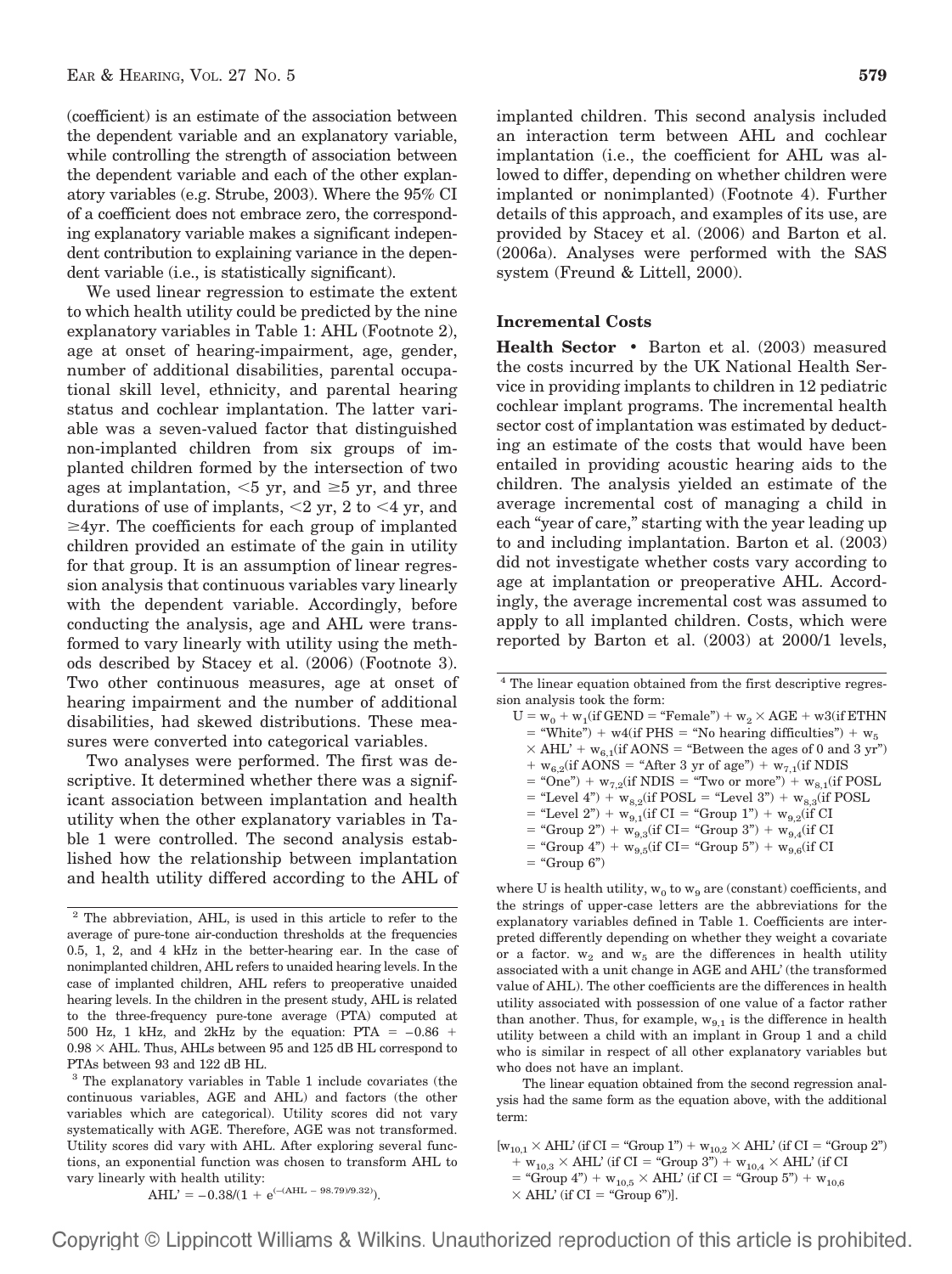were inflated to 2001/2 levels using the Hospital and Community Health Services Pay and Prices Index (National Health Service Executive, 2004) to ensure compatibility with the cost levels for education and the family.

**Education Sector** • The teachers' questionnaire, used in the present study, obtained the school placement of each child and the level of support received by the child in that placement because of the child's impaired hearing. Barton et al. (2006a) combined these data with the costs of placing and supporting hearing-impaired children in different educational settings to estimate the annual cost of education of each child.

**Economic Costs Incurred by the Family** • The parents' questionnaire, used in the present study, obtained data on annual resources used by the family because of their child's impaired hearing in two areas: (i) out-of-pocket expenditure, and (ii) time away from usual activities by parents in accompanying children to clinic and hospital appointments. Barton et al. (submitted) summed the cost of each of these two resources to obtain an estimate of the overall economic cost incurred by each child's family.

The data for the annual education cost and overall economic cost incurred by the family were analyzed using linear regression, in the same style as the analyses of health utility, describe above. The analyses yielded estimates of the annual education cost and of the overall economic cost incurred by families associated with each variable in Table 1. The cumulative education cost associated with implantation (up to the age of 16 yr) and the cumulative economic cost incurred by the families of implanted children (up to the age of 16 yr) were also calculated.

## **Accumulating Utility and Costs**

The number of QALYs gained from implantation was calculated by summing the gain in health utility associated with implantation in each year of care. The gain for children who had been implanted for less than 2 yr was taken as the estimate of the gain in the first year and second year after implantation. The corresponding gain for children who had been implanted for between 2 and 4 yr was taken as the estimate of the gain in the third year and fourth year after implantation. The corresponding gain for children who had been implanted for more than 4 yr was taken as the estimate of the gain in the fifth year and each subsequent year after implantation.

The incremental health sector costs of implantation were estimated by deducting the cost of alternative treatments (as estimated by Summerfield, Marshall, Barton, & Bloor, 2002) from the health sector costs of pediatric cochlear implantation (as

estimated by Barton et al., 2003). The incremental costs of implantation incurred in the health sector, in the education sector (Barton et al., 2006a), and by the families of implanted children (Barton et al., 2006b) were summed to estimate the incremental societal cost of implantation. The gains in utility and incremental costs associated with implantation were assigned to the year of care in which they arose. They were then accumulated for two periods of time after implantation: (i) 15 yr and (ii) children's remaining life expectancy (Footnote 5).

**Discounting** • In line with recommendations for economic analyses in the United Kingdom (Treasury, Reference Note 4), future costs and benefits were discounted at 3% per annum to reflect the fact that people generally prefer to consume resources now rather than in the future but prefer to defer expenditure into the future rather than incurring it now (Drummond et al., 1997). The year leading up to, and including, implantation was enumerated as the 0th year of care. No benefits were considered to be obtained in that year. Benefits obtained in the first year of care were discounted. Thus, the number of QALYs gained from implantation was calculated

as  $\sum_{i=1}$  $\frac{m}{n}$  u  $\frac{1}{1.03}$ <sup>*i*</sup>, where *n* is the total number of years over

which benefits were accumulated and *u* is the difference in health utility between implanted and nonimplanted children.

Costs incurred in the 0th year of care were not discounted. Thus, the cost of implantation was calcu-

 $\operatorname{lated \ as} \sum_{i=0}$  $\sum_{i=1}^n c_i$  $\frac{c_i}{1.03^i}$ , where  $c_i$  is the cost incurred in the *i*<sup>th</sup>

year of care. A tutorial application of these techniques to adult cochlear implantation was reported by the UK Cochlear Implant Study Group (2004).

## **Cost-Effectiveness Analysis**

Cost-effectiveness was estimated by dividing the incremental societal cost of implantation by the number of QALYs gained from implantation to obtain the incremental (societal) cost per QALY gained.

<sup>5</sup> Life-expectancy data were obtained from the UK Government Actuary's Department (Government Actuary Department 2004, Reference Note 3). Average levels of life expectancy, across boys and girls, were calculated for a child implanted at age 3 yr and a child implanted at age 6 yr. On average, both groups of children were expected to live to age 79 yr, hence the average life expectancy of the two groups was estimated to be 76 yr and 73 yr, respectively (boys are estimated to have a life-expectancy 2 yr below the average and girls 2 yr above the average). The lifeexpectancy of children with cochlear implants does not differ significantly from the life-expectancy of the age- and gendermatched population (Summerfield & Marshall, 2001; Summerfield, Cirstea, Roberts, Barton, Graham, & O'Donoghue, 2005).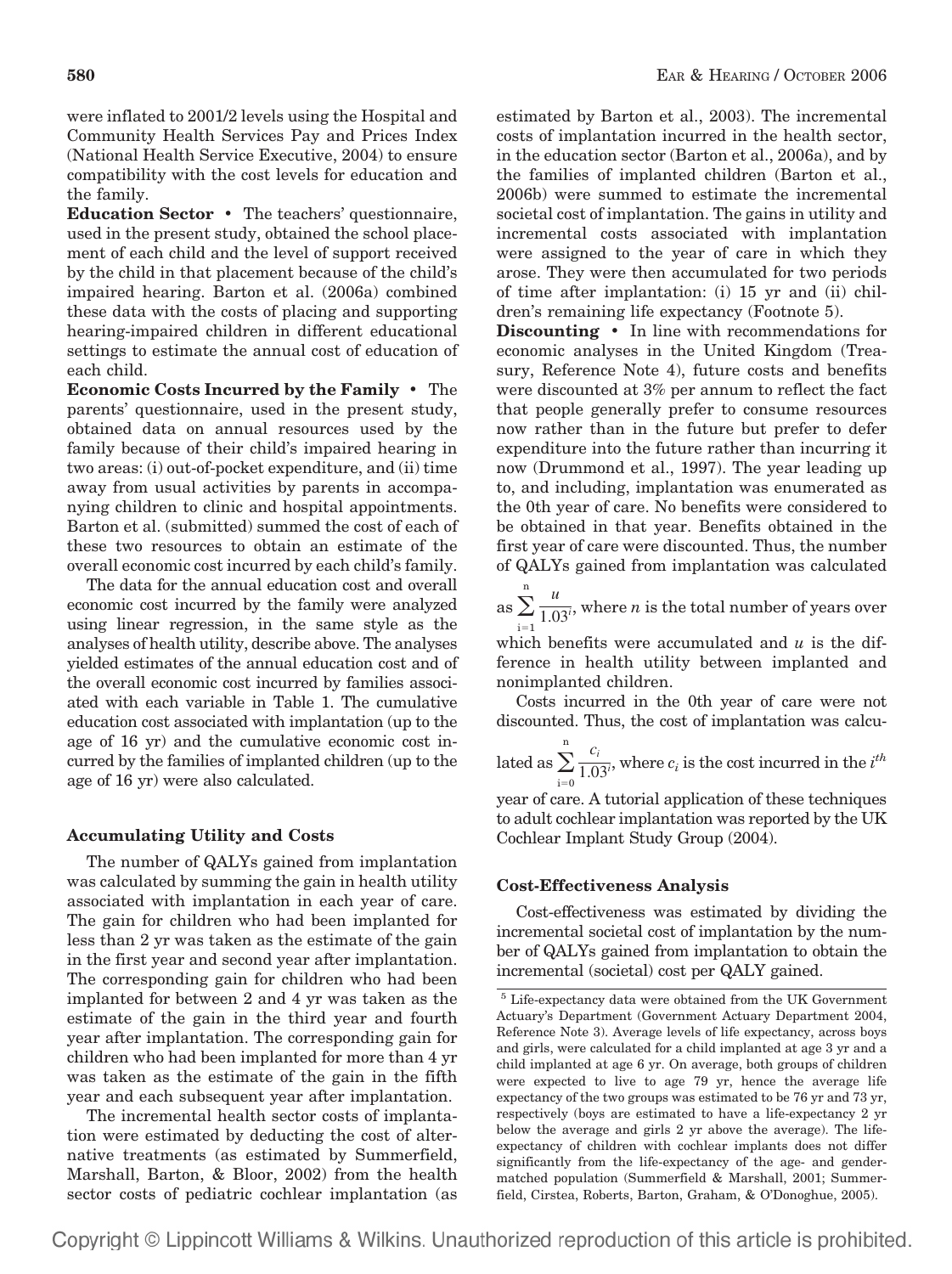|                             | Group                             |                                   |                                   |                                   |                                   |
|-----------------------------|-----------------------------------|-----------------------------------|-----------------------------------|-----------------------------------|-----------------------------------|
|                             | Moderate<br>(AHL 40-70 dB)        | Severe<br>(AHL 71-95 dB)          | Profound<br>(AHL 96-105 dB)       | Profound<br>(AHL > 105 dB)        | Implanted                         |
| HUI3 score<br>(95% CI)<br>N | 0.677<br>$(0.652 - 0.702)$<br>260 | 0.616<br>$(0.598 - 0.634)$<br>464 | 0.497<br>$(0.469 - 0.525)$<br>259 | 0.353<br>$(0.327 - 0.379)$<br>290 | 0.575<br>$(0.553 - 0.598)$<br>403 |

**TABLE 2. Estimated levels of health utility for five groups of hearing-impaired children**

**Analyses from Alternative Perspectives** • To determine whether conclusions were sensitive to the perspective of the analysis, we compared results obtained from the societal perspective with results obtained from the perspectives of the health sector alone, and the health and education sectors together. The second analysis also allowed comparisons with results reported by O'Neill et al. (2000) and Schulze-Gattermann, et al. (2002).

## **Orientation of the Analyses**

The modal age at implantation of children in the sample was 3 yr, and the mean age at implantation was 6 yr (Footnote 5). The average AHL of children with implants was 115 dB (Stacey et al., 2006), with 93% of the sample (395 out of the 425 for whom AHL data were available) having an AHL between 100 dB and 130 dB (inclusive). To cover informative ranges of AHL and age at implantation, we estimated the costs, benefits, and cost-utility ratios associated with implantation for children defined by the combination of three AHLs (105 dB, 115 dB, and 125 dB), with two ages at implantation (3 and 6 yr).

## **RESULTS**

#### **Response Rate**

Consent to participate was received from the parents of 3274 children (37% of those invited to participate). Questionnaires were returned by the parents of 2858 of these children (88% of those who consented to participate). The parents of 2266 children (69% of those who consented to participate), 403 of whom had an implant, completed all sections of the revised HUI3 questionnaire. Steps taken to confirm the representativeness of the responding sample were reported by Fortnum et al. (in press).

## **Health Utility**

Average levels of health utility, without adjustment for the effects of other variables, were lower for children with less favorable AHLs (Table 2). The average health utility of children with implants was between that of severely and profoundly impaired nonimplanted children.

**Gain in Health Utility** • Higher health utility was associated with a more favorable AHL, an older age at the onset of hearing impairment, female gender, having fewer additional disabilities, having parents with a greater occupational skill level and white ethnicity (Table 3). In addition, implantation was associated with a significant gain in health utility for five of the six groups of implanted children. The nonsignificant gain in health utility (for group 5) may be explained by the fact that this group was composed of the smallest number of children  $(N = 25$  out of 278 implanted children). The largest gains were shown by children who were implanted before the age of 5 yr who had used their implants for more than 4 yr (Table 3).

When an interaction term between cochlear implantation and preoperative AHL was added to the

**TABLE 3. Coefficient values and 95% confidence intervals of the variables used to predict health utility**

| Variable                            | Coefficient value<br>(95% CI)               |
|-------------------------------------|---------------------------------------------|
| Constant                            | $0.622$ (0.563 to 0.680) <sup>‡</sup>       |
| Transformed average hearing level:  | 1.001 (0.910 to 1.093) <sup>‡</sup>         |
| Age at onset of hearing impairment: |                                             |
| $\geq$ 3 yr vs birth                | $0.068$ (0.025 to 0.112) <sup>†</sup>       |
| 0 to 3 yr vs birth                  | $0.039$ (0.012 to 0.066) <sup>†</sup>       |
| Age:                                |                                             |
| 1 yr older                          | $0.002$ (-0.001 to 0.005)                   |
| Gender:                             |                                             |
| Female vs male                      | 0.025 (0.006 to 0.045)*                     |
| Disabilities:                       |                                             |
| Two plus vs none                    | $-0.281$ (-0.312 to $-0.250$ ) <sup>‡</sup> |
| One vs none                         | $-0.086$ (-0.112 to $-0.059$ ) <sup>‡</sup> |
| POSL:                               |                                             |
| 4 (highest) vs 1 (lowest)           | $0.049$ (0.014 to 0.084) <sup>†</sup>       |
| $3 \text{ vs } 1$                   | $0.026$ (-0.006 to 0.058)                   |
| $2$ vs 1                            | 0.034 (0.000 to 0.067)*                     |
| Ethnicity:                          |                                             |
| White vs other                      | 0.034 (0.001 to 0.068)*                     |
| Parental Hearing:                   |                                             |
| No problems vs some problems        | $0.007$ (-0.024 to 0.038)                   |
| Cochlear implantation:              |                                             |
| Group 1 vs no implant               | $0.232$ (0.184 to 0.280) <sup>‡</sup>       |
| Group 2 vs no implant               | $0.183$ (0.126 to 0.239) <sup>‡</sup>       |
| Group 3 vs no implant               | $0.212$ (0.161 to 0.263) <sup>‡</sup>       |
| Group 4 vs no implant               | $0.172$ (0.103 to 0.240) <sup>‡</sup>       |
| Group 5 vs no implant               | 0.066 (-0.013 to 0.144)                     |
| Group 6 vs no implant               | $0.130$ (0.053 to 0.206) <sup>‡</sup>       |

*Adjusted r<sup>2</sup>* - *0.38; F-ratio* - *47.58 (p 0.001), 1490 children (278 of which had implants) were included in the analysis (\* p < 0.05,*  $^{t}$  *p < 0.01,*  $^{t}$  *p < 0.001).*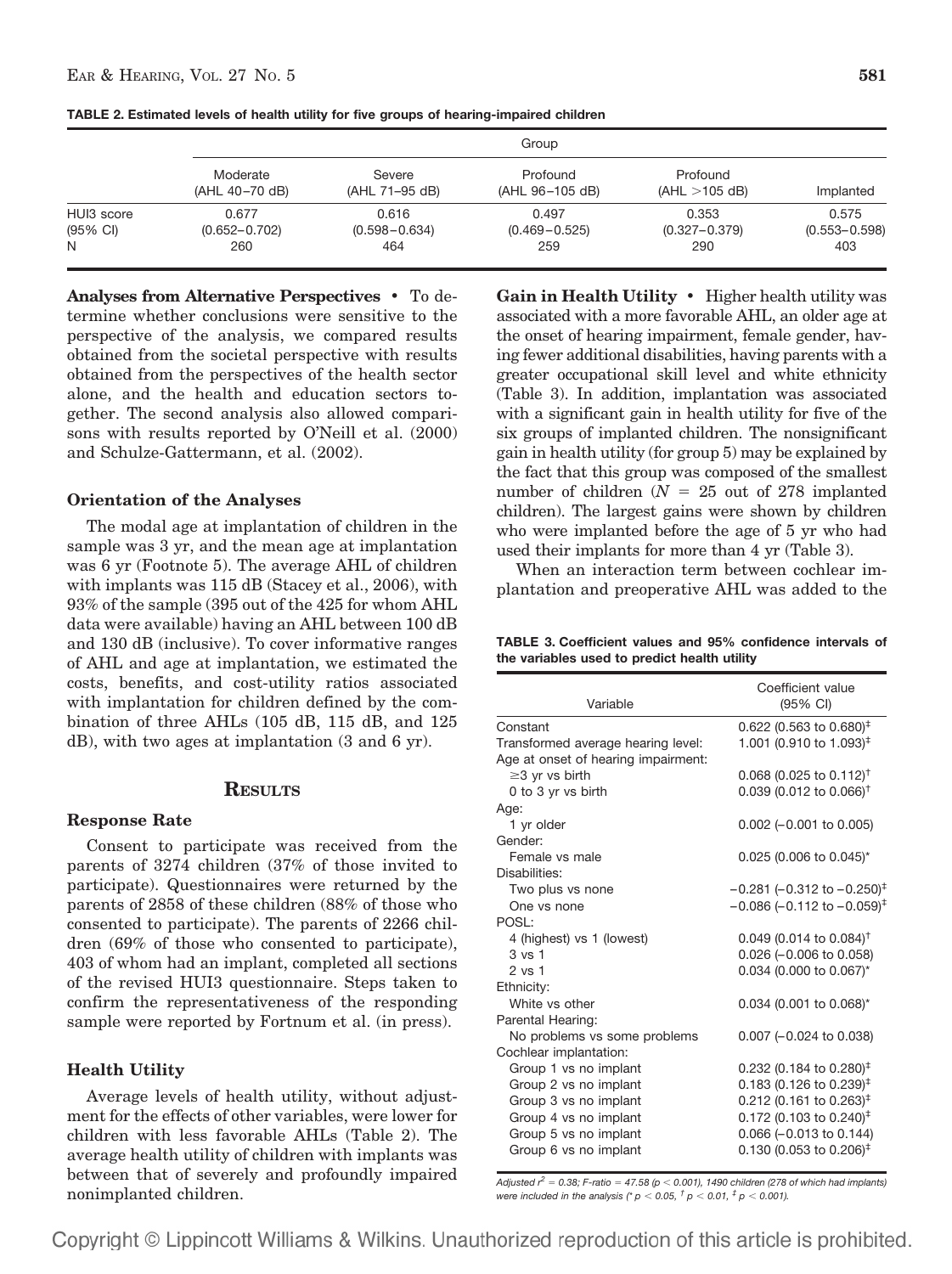| Pre-operative<br>AHL(dB) | Time period    | Variable       | Gain in variable for children<br>implanted at age 3 yr<br>$(95% \text{ Cl})$ | Gain in variable for children<br>implanted at age 6 yr<br>(95% CI) |
|--------------------------|----------------|----------------|------------------------------------------------------------------------------|--------------------------------------------------------------------|
| 105                      | $<$ 2 yr use   | Health utility | $0.066 (-0.012$ to $0.144)$                                                  | 0.115 (0.212 to 0.208)*                                            |
|                          | $2-4$ yr use   | Health utility | $0.174$ (0.113 to 0.234) <sup>‡</sup>                                        | $0.172$ (0.076 to 0.269) <sup>‡</sup>                              |
|                          | $>4$ yr use    | Health utility | $0.171$ (0.109 to 0.223) <sup>‡</sup>                                        | 0.138 (0.046 to 0.229) <sup>†</sup>                                |
|                          | 15 yr total    | <b>QALYs</b>   | 1.843                                                                        | 1.661                                                              |
|                          | Lifetime total | <b>QALYs</b>   | 4.894                                                                        | 4.073                                                              |
| 115                      | $<$ 2 yr use   | Health utility | 0.125 (0.029 to 0.221)*                                                      | $0.156$ (0.068 to 0.244) <sup>†</sup>                              |
|                          | $2-4$ yr use   | Health utility | 0.249 (0.194 to 0.304) <sup>‡</sup>                                          | $0.185$ (0.113 to 0.234) <sup>‡</sup>                              |
|                          | $>4$ yr use    | Health utility | $0.256$ (0.207 to 0.305) <sup>‡</sup>                                        | $0.196$ (0.139 to 0.252) <sup>‡</sup>                              |
|                          | 15 yr total    | <b>QALYs</b>   | 2.791                                                                        | 2.238                                                              |
|                          | Lifetime total | <b>QALYs</b>   | 7.363                                                                        | 5.668                                                              |
| 125                      | $<$ 2 yr use   | Health utility | $0.153$ (0.037 to 0.270) <sup>†</sup>                                        | $0.176$ (0.056 to 0.295) <sup>†</sup>                              |
|                          | $2-4$ yr use   | Health utility | $0.286$ (0.216 to 0.355) <sup>‡</sup>                                        | $0.191$ (0.097 to 0.284) <sup>‡</sup>                              |
|                          | $>4$ yr use    | Health utility | $0.297$ (0.238 to 0.357) <sup>‡</sup>                                        | $0.224$ (0.153 to 0.294) <sup>‡</sup>                              |
|                          | 15 yr total    | <b>QALYs</b>   | 3.254                                                                        | 2.520                                                              |
|                          | Lifetime total | <b>QALYs</b>   | 8.569                                                                        | 6.447                                                              |

**TABLE 4. Gains in health utility and in QALYs associated with cochlear implantation as a function of preoperative AHL, age at implantation, and the time period over which gains are accumulated**

*Significant gains in health utility are denoted by*  $p < 0.05$ *,*  $p < 0.01$ *,*  $p < 0.001$ *.* 

analysis, implantation was associated with a significantly larger gain in health utility for children with a worse preoperative AHL (Table 4). For example, after adjusting for other variables, the mean gain in health utility (compared with non-implanted children) for a child implanted at age 3 yr, for more than four years, with a preoperative loss of 125 dB was estimated to be 0.297, and 0.171 for a corresponding child with a preoperative loss of 105 dB. This result arose because health utility declined with worsening AHL among children without cochlear implants but was unrelated to AHL among implanted children.

# **Gain in QALYs**

Similar variation according to preoperative AHL, age at implantation, and duration of implant use was found when these gains in health utility were accumulated over time to estimate both the 15-yr and lifetime QALY gains associated with implantation. Because the gain in QALYs associated with implantation was derived from the gain in health utility, larger gains in QALYs were associated with a worse preoperative AHL (e.g., 3.254 QALYs at 125 dB, compared with 1.843 QALYs at 105 dB, for a child implanted at age 3 yr, over a period of 15 yr), a younger age at implantation, and a longer duration of implant use (Table 4).

## **Incremental Costs**

**Health Sector** • Over 15 yr it was estimated that €1908 would be averted, on average, due to reduced provision of acoustic hearing aids. The mean incremental health sector cost of implantation was thereby estimated to be  $\epsilon$ 79,263 over a period of 15 yr (Table 5). Over a child's lifetime, incremental health sector costs were estimated to be  $E$ 132,040 for a child implanted at age 3 yr and  $E131,292$  for a child implanted at age 6 yr (Table 5).

**Education Sector** • Barton et al. (2006a) estimated that implantation is associated with a negative incremental cost (i.e., a cost-saving) in education for children with preoperative AHLs that exceed 98 dB. Cost-savings were estimated to be larger for children with worse preoperative AHLs. The mean cumulative education cost-saving for a child with a preoperative loss of 115 dB was estimated to be  $\epsilon$ 33,022 after implantation at age 3 yr, and  $\epsilon$ 22,853 after implantation at age 6 yr (Table 5). **Economic Costs Incurred by the Family** • Barton et al. (2006b) estimated that implantation is associated with an increase in the overall economic cost incurred by the family but that these costs did not vary according to preoperative AHL. The mean cumulative economic cost was estimated to be €3355 for a child implanted at age 3 yr, and  $\epsilon$ 949 for a child implanted at age 6 yr (Table 5).

**Societal Costs** • When the health sector costs, cost-savings in education, and economic costs incurred by the family were combined, lifetime incremental societal costs were estimated to range between €92,525 (for a child with a preoperative loss of 125 dB, implanted at age 3 yr) and  $£119,591$  (for a child with a preoperative loss of 105 dB, implanted at age 3 yr) (Table 5).

## **Cost-Effectiveness Analysis**

The incremental societal cost of gaining a QALY for a child with the average AHL (115 dB) implanted at the average age of 6 yr was estimated to be €25,629, when costs and benefits are accumulated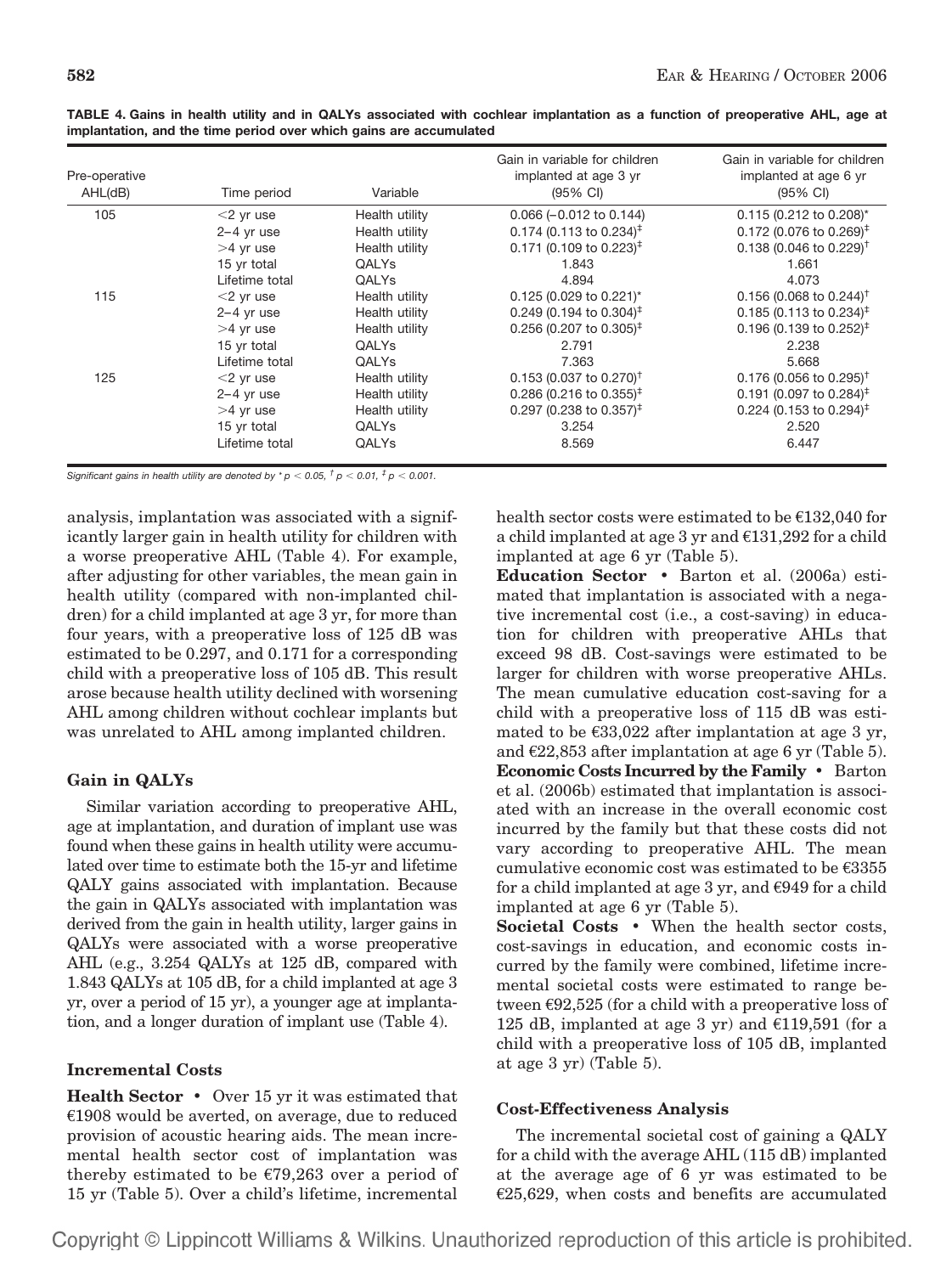| TABLE 5. Costs associated with pediatric cochlear implantation |  |  |  |
|----------------------------------------------------------------|--|--|--|
|                                                                |  |  |  |

|          |             |                  | Implanted at | Implanted at |
|----------|-------------|------------------|--------------|--------------|
| AHL (dB) | Cost sector | Time period      | age 3 yr     | age 6 yr     |
| 105      | Health      | 15 <sub>yr</sub> | €79,263      | €79,263      |
|          | Health      | Lifetime         | €132,040     | €131,292     |
|          | Education   | 15 <sub>yr</sub> | $-615,804$   | $-612,676$   |
|          | Education   | Lifetime         | $-615,804$   | $-612,676$   |
|          | Family      | 15 <sub>yr</sub> | €3,355       | €949         |
|          | Family      | Lifetime         | €3,355       | €949         |
|          | Societal    | 15 <sub>yr</sub> | €66,814      | €67,536      |
|          | Societal    | Lifetime         | €119,591     | €119,565     |
| 115      | Health      | 15 <sub>yr</sub> | €79,263      | €79,263      |
|          | Health      | Lifetime         | €132.040     | €131,292     |
|          | Education   | 15 <sub>yr</sub> | $-633.022$   | $-622,853$   |
|          | Education   | Lifetime         | $-633,022$   | $-622,853$   |
|          | Family      | 15 <sub>yr</sub> | €3,355       | €949         |
|          | Family      | Lifetime         | €3,355       | €949         |
|          | Societal    | 15 <sub>yr</sub> | €49,596      | €57,359      |
|          | Societal    | Lifetime         | €102.373     | €109.388     |
| 125      | Health      | 15 <sub>yr</sub> | €79,263      | €79,263      |
|          | Health      | Lifetime         | €132,040     | €131,292     |
|          | Education   | 15 <sub>yr</sub> | $-642,870$   | $-629,669$   |
|          | Education   | Lifetime         | $-642,870$   | $-629,669$   |
|          | Family      | 15 <sub>yr</sub> | €3,355       | €949         |
|          | Family      | Lifetime         | €3,355       | €949         |
|          | Societal    | 15 <sub>yr</sub> | €39.748      | €50,543      |
|          | Societal    | Lifetime         | €92,525      | €102,572     |

*Positive entries are costs incurred. Negative entries are costs averted.*

over 15 yr. This figure was calculated by dividing the estimated incremental societal cost ( $657,359$ ) in Table 5 by the incremental QALY gain (2.238) in Table 4. The incremental cost of gaining a QALY is lower the worse the AHL, the younger the age at implantation, and the longer the period of time over which costs and benefits are accumulated (Table 6). The dependency on AHL arises because implanted children with worse AHLs gain more utility and achieve greater cost-savings in education, relative to nonimplanted children, than implanted children with better AHLs do. The dependency on age at implantation arises because the younger the age at implantation, the greater the estimated QALY gain associated with implantation, and the greater the number of years over which cost-savings in education can be realized. The dependency on duration of use arises

**TABLE 6. Estimates of the societal cost per QALY associated with pediatric cochlear implantation**

| AHL (dB) | Time period      | Implanted at<br>age 3 yr | Implanted at<br>age 6 yr |
|----------|------------------|--------------------------|--------------------------|
| 105      | 15 <sub>yr</sub> | €36,253                  | €40,660                  |
|          | Lifetime         | €24.436                  | €29,355                  |
| 115      | 15 <sub>vr</sub> | €17,770                  | €25.629                  |
|          | Lifetime         | €13,904                  | €19,299                  |
| 125      | 15 <sub>vr</sub> | €12,215                  | €20,057                  |
|          | Lifetime         | €10,798                  | €15,910                  |

because the QALY gain associated with implantation increases with duration of implant use, whereas the annual costs associated with implantation fall. Together, these effects result in cost/QALY estimates which vary by nearly a factor of four from  $€10,798/QALY$  for a lifetime of use by a child with an AHL of 125 dB implanted at age 3 to  $\epsilon$ 40, 660/QALY for 15 yr of use by a child with an AHL of 105 dB implanted at age 6.

#### **Analyses from Alternative Perspectives**

Our main conclusions—that implantation was acceptably cost-effective, and more favorable when estimated over a child's lifetime, for children with a worse preoperative AHL, and for children who were implanted when younger—are not affected by the perspective of the analysis. The same conclusions are reached when cost-effectiveness is assessed from the perspective of the health sector alone (Table 7) or from the combined perspectives of the health and education sectors (Table 8). These comparisons demonstrate that the incremental health sector costs and QALY gains are the main determinants of the cost-effectiveness of pediatric implantation in the United Kingdom.

## **DISCUSSION**

*Entries in bold are within the inferred limit for good value for money of €15,000 per QALY; all other entries are within inferred acceptable limits of cost-effectiveness (between €15,000 and €50,000 per QALY).*

The health utility of hearing-impaired children, estimated with a modified version of the HUI3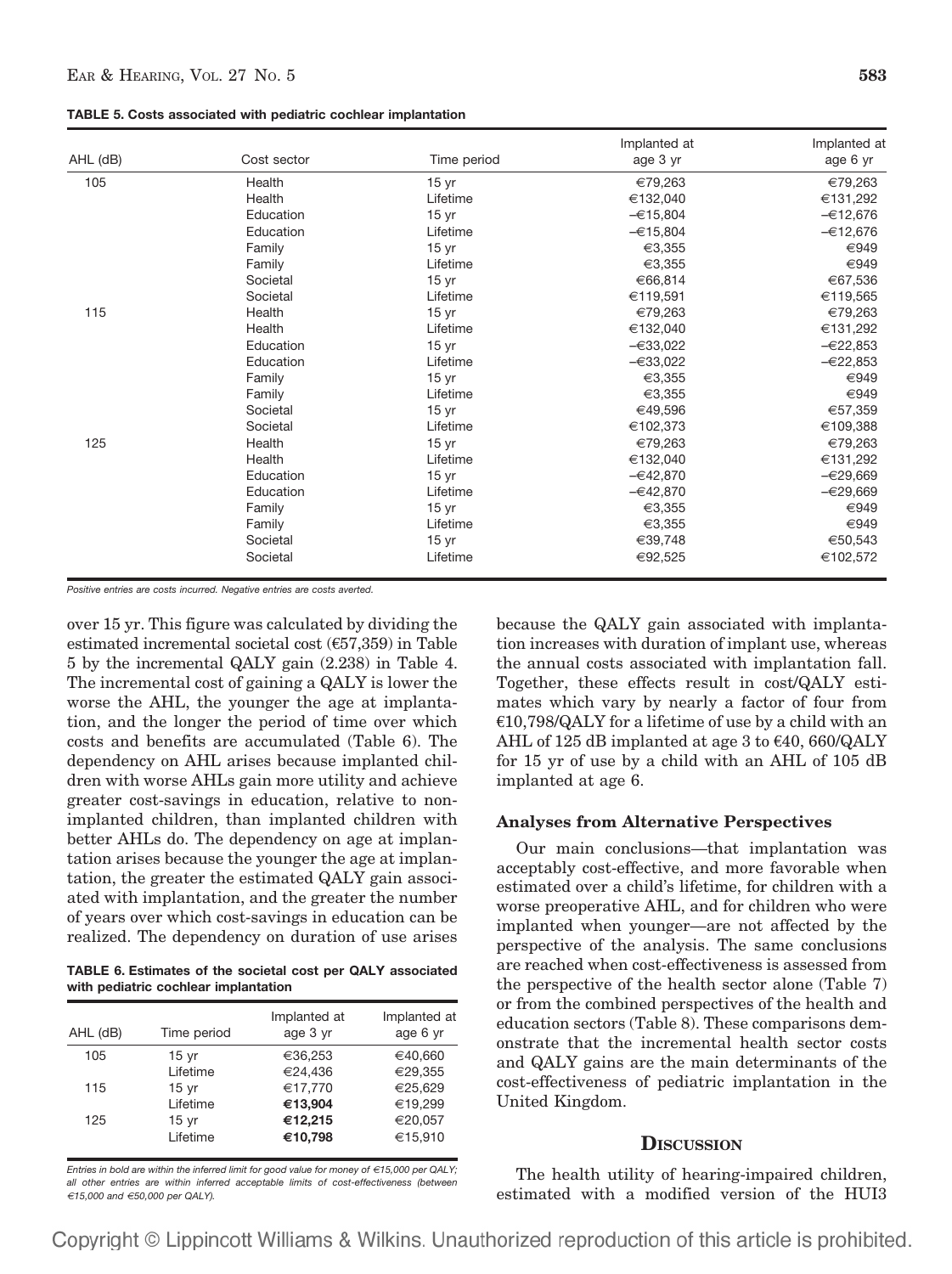**TABLE 7. Estimates of the cost per QALY associated with pediatric cochlear implantation from the perspective of the health sector**

| AHL (dB) | Time period      | Implanted at<br>age 3 yr | Implanted at<br>age 6 yr |
|----------|------------------|--------------------------|--------------------------|
| 105      | 15 <sub>yr</sub> | €43,008                  | €47,723                  |
|          | Lifetime         | €26,982                  | €32,235                  |
| 115      | 15 <sub>yr</sub> | €28,399                  | €35,413                  |
|          | Lifetime         | €17,933                  | €23,164                  |
| 125      | 15 <sub>yr</sub> | €24,358                  | €31,452                  |
|          | Lifetime         | €15.410                  | €20,366                  |

*All entries are within inferred acceptable limits of cost-effectiveness (between €15,000 and €50,000 per QALY).*

questionnaire, varies systematically with variables related to the child (average hearing level, age at onset of hearing impairment, gender, and number of additional disabilities) and the family (parental occupational skill level and ethnicity). After adjusting for the effects of these variables, cochlear implantation is associated with a significant gain in health utility. When estimates of the QALY gain associated with implantation are compared with estimates of the incremental societal cost of implantation, it was estimated that implantation was acceptably costeffective, and more favorable when estimated over a child's lifetime, for children with a worse preoperative AHL, and for children who were implanted when younger. These findings are consistent with the benefits of cochlear implantation that have been found in the domains of speech perception, everyday communication, and educational attainment, for the same sample of children (Stacey et al., 2006).

## **Comparisons with Other Studies**

**Health Utility** • The gain in health utility associated with implantation was estimated to be higher for children implanted younger, with a worse preoperative AHL, and to increase (though at a marginally decreasing rate) with duration of implant use (3 and 4). For children with the mean AHL of the

**TABLE 8. Estimates of the cost per QALY associated with pediatric cochlear implantation from the perspectives of the health and education sectors combined**

| AHL (dB) | Time period      | Implanted at<br>age 3 yr | Implanted at<br>age 6 yr |
|----------|------------------|--------------------------|--------------------------|
| 105      | 15 $vr$          | €34,433                  | €40,091                  |
|          | Lifetime         | €23,752                  | €29.123                  |
| 115      | 15 <sub>vr</sub> | €16,568                  | €25,203                  |
|          | Lifetime         | €13,448                  | €19,132                  |
| 125      | 15 <sub>vr</sub> | €11,184                  | €19,679                  |
|          | Lifetime         | €10,407                  | €15,764                  |

*Entries in bold are within the inferred limit for good value for money of €15,000 per QALY, all other entries are within inferred acceptable limits of cost-effectiveness (between €15,000 and €50,000 per QALY).*

sample (115 dB), implantation was associated with a mean gain in health utility which varied from  $+0.13$ to  $+0.26$ , depending on the age of the child at implantation and the duration of implant use. These values straddle the gain of  $+0.20$ , which was measured, also using the HUI3 questionnaire, in two studies of adults (Palmer, Niparko, Wyatt, Rothman, & de Lissovoy, 1999; UK Cochlear Implant Study Group, 2004), and which has been adopted as the starting point in some studies of children (Hutton et al., 1995; O'Neill et al., 2000; Summerfield & Marshall, 1995; Summerfield et al., 1997).

Our estimates are lower, however, than the gain of  $+0.39$  estimated by Cheng et al. (2000) when parents completed the HUI3 questionnaire retrospectively for their children. Possibly, Cheng et al. (2000) recorded a higher estimate because of recall bias associated with retrospective data collection (Dawson et al., 2002). In a meta-analysis of seven studies which estimated the gain in quality of life associated with implantation for adults (Cheng & Niparko, 1999), the four largest gains came from the four studies which used retrospective methods. Additionally, our revisions to the questionnaire may also account for part of the difference. An alternative interpretation is that parents who have witnessed a change in their child's health utility may be sensitized to the states described in the HUI3 questionnaire and may make more accurate judgments as a result.

**Societal Costs** • Three previous studies (Cheng et al., 2000; O'Neill et al., 2000; Schulze–Gattermann et al., 2002) have estimated the incremental cost of pediatric cochlear implantation in domains outside the health sector. From the viewpoint of the health and education sectors together, the incremental cost has been estimated to be  $\epsilon$ 55,133 (exchange rate US  $$1.20 = £1.00$  in the United Kingdom (O'Neill et al., 2000; 1997/8 prices, 6% discount rate), between €46,000 and €57,000 in Germany (up to age 16 yr) (Schulze–Gattermann et al., 2002; 1999 prices, 6% discount rate), and equivalent to a cost saving of US  $$5,330$  ( $$4,442$ ) in the United States (Cheng et al., 2000; 1999 prices, 3% discount rate). These estimates are lower than our summation of the lifetime incremental costs in the health and education sectors, which range between  $\epsilon$ 89,170 (for a child implanted at age 3, with a preoperative loss of 125 dB) and  $\epsilon$ 118,616 (for a child implanted at age 6, with a preoperative loss of 105 dB) (Table 5). Part of this difference can be explained by the fact that we used more recent price levels and a lower discount rate (2001/2 and 3%) than O'Neill et al. (2000) (1997/8 and 6%) and Schulze-Gattermann et al. (2002) (1999 and 6%). Additionally, Cheng et al. (2000) and O'Neill et al. (2000) based their estimates of hospital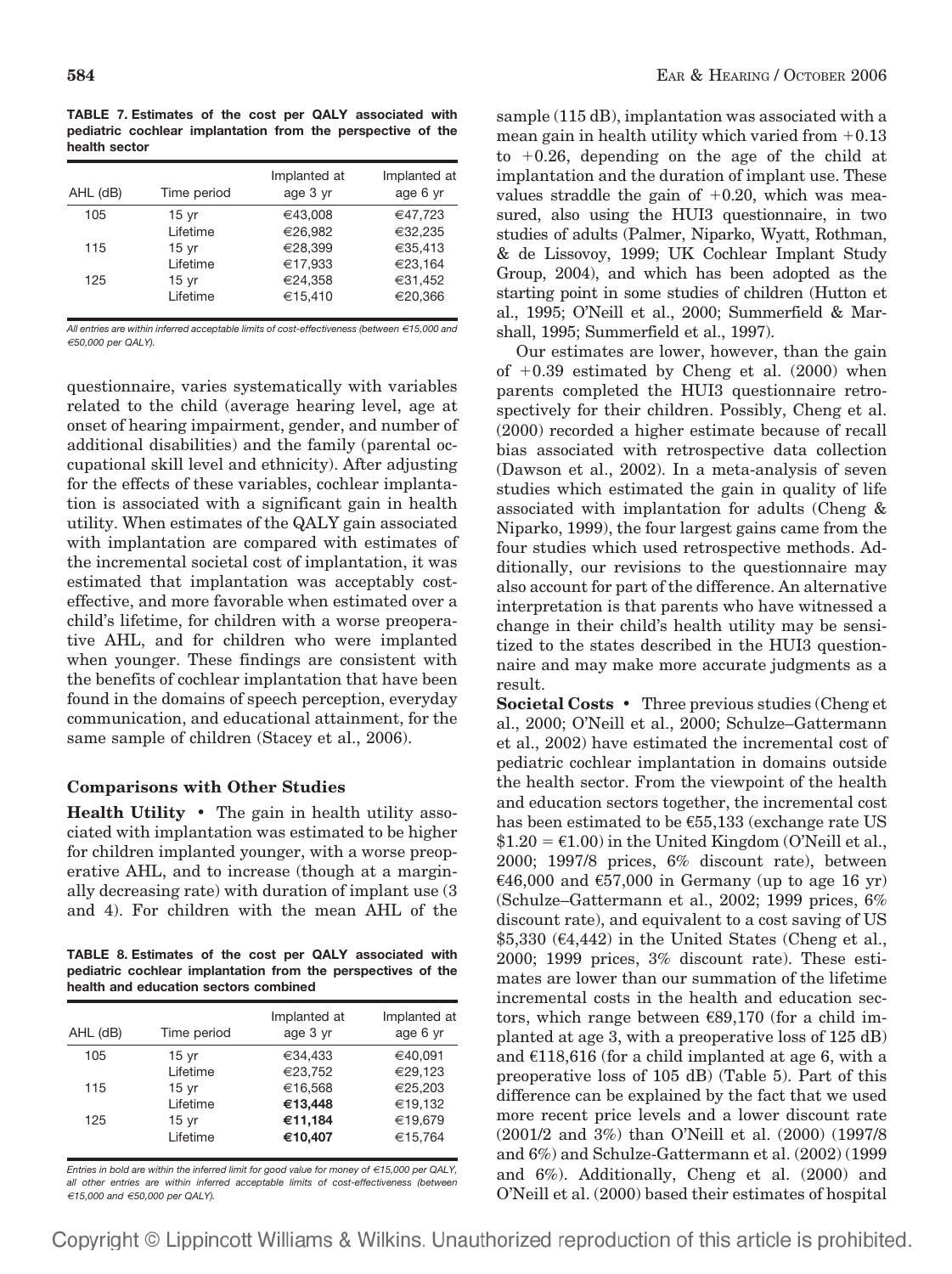costs on medical reimbursement levels, which have been argued to underestimate the true hospital costs of implantation (Cheng & Niparko, 1999; Cheng et al., 2000; Garber, et al., 2002; Summerfield et al., 2003). Additionally, Barton et al. (2006a) demonstrated that our estimates of the educational costsavings associated with implantation may be smaller than those reported by Cheng et al. (2000) and O'Neill et al. (2000) because we controlled for more confounding variables.

**Cost-Effectiveness** • We estimate that the incremental life-time *health sector* cost/QALY of providing implants to children ranges from €15,410 (for a child implanted at age 3, with a preoperative loss of 125 dB) to  $\epsilon$ 47,723 (for a child implanted at age 6, with a preoperative loss of 105 dB). The only other study which has based estimates of the cost-effectiveness of pediatric cochlear implantation on measures of health utility for children is the US study reported by Cheng et al. (2000). Their estimates of the cost/QALY were lower than ours and ranged between US\$5,197 (€4331) and US\$9,209 (€7674) (1999 prices). The difference may be explained, in part, by the factors discussed in the previous paragraph.

In contrast, our results agree more closely with other UK estimates (Summerfield et al., 1997; O'Neill et al., 2000), provided that analyses conducted in earlier years are brought into alignment by inflating costs to the same year (2001/2) and adopting the same discount rate (3% *per annum*). When we adopt those parameters, we estimate that implantation of a child with a preoperative loss of 115 dB achieves a lifetime health sector cost/QALY of between  $\epsilon$ 17,933 (for implantation at age 3) and €23,164 (for implantation at age 6), compared with €27,745 (Summerfield et al., 1997) and €26,314 (O'Neill et al., 2000).

# **Limitations**

One limitation of the present study is that our estimates of costs and benefits were derived from regression analyses of cross-sectional data, rather than from prospective data for individual children who had been randomized either to receive, or not receive, an implant. Given the challenge of obtaining parental consent to randomization and compliance with randomization, we chose not to undertake a randomized study (Summerfield, 2002). As a result, we cannot be certain that we controlled every variable that influenced whether or not a child had received an implant. Also, our estimates of the gain in utility at different times after implantation are based on the gains displayed by different groups of children at one point in time, rather than the gains

displayed by a single group of children at successive points in time. Children implanted at different points in time may receive different implant devices and different care from implant programs, or differ in other ways from children implanted at other time points. Though we controlled many characteristics of the child and family, we did not control all of these variables.

A second limitation arises in our estimation of health utility. Our estimates were obtained by parental proxy, and with a nonstandard version of the HUI3 questionnaire. Our resulting estimate of the gain in health utility associated with implantation is smaller than that of the one study that used the standard HUI3 questionnaire (Cheng et al., 2000), also by parental proxy, albeit with a retrospective design without controls. In our study only parents were asked to estimate the health utility of their child, other measures (e.g., quality of life and educational attainment) were however estimated both by parents and by teachers. Stacey et al. (2006) have shown that there was broad agreement between the estimates of parents and teachers on such measures, thereby suggesting that the method of obtaining health utility estimates by parental proxy is a reliable one.

A third limitation is that we did not assess the impact of all relevant variables on the cost-effectiveness of implantation. Our results are based largely on children who were implanted before the year 2000, and we therefore did not assess, as other papers have (O'Neill et al. 2002; Sach et al., 2003), whether the cost-effectiveness of implantation has improved over time. Similarly, we did not investigate whether the incremental health sector costs of implantation varied according to clinical and demographic characteristics of children. Were they found to do so then this would, in turn, further influence estimates of the cost-effectiveness of implantation. In addition, only 7% of the children in our sample had a preoperative loss that was less than 100 dB (29 out of the 425 children for whom a value of AHL was available), and only 14% were implanted before the age of 3 yr. As a result, we cannot estimate the cost-effectiveness of implantation for children with a preoperative loss of  $\leq 100$  dB, nor can we assess the health-economic implications of the recommendation that congenitally hearing-impaired children should, where possible, be implanted before the age of 2 yr (Francis & Niparko, 2003). Trends in our data do suggest however that the results could be less favorable for children with a preoperative loss of  $\leq$ 100 dB, and more favorable for children implanted before the age of 2 yr. These limitations, coupled with a critical mass of studies which have concluded that pediatric implantation is acceptably cost-effec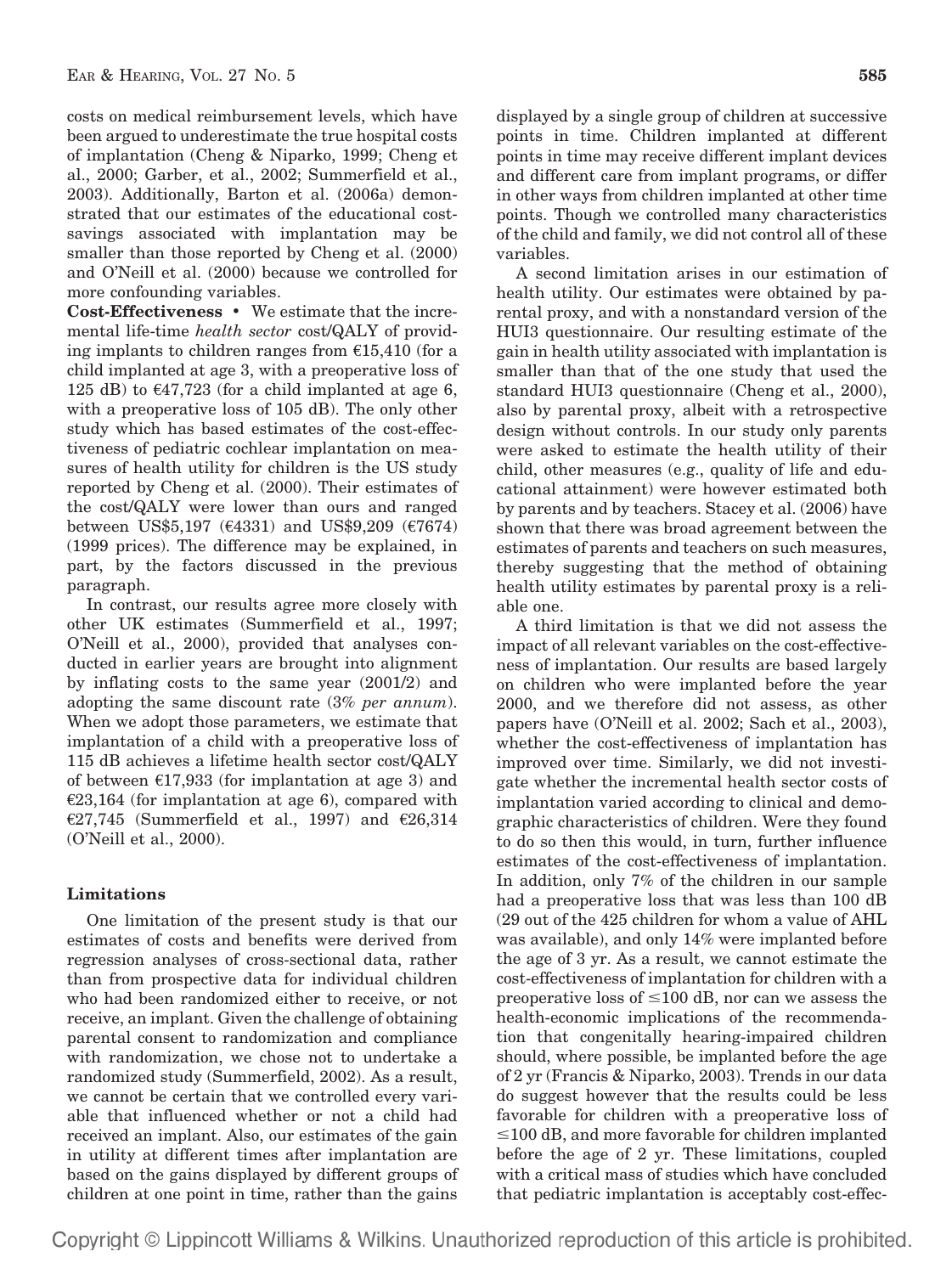tive (e.g., Cheng et al., 2000; O'Neill et al., 2000; Summerfield et al., 1997), mean that future studies should concentrate on the current point of clinical equipoise by recruiting children who use state-ofthe-art implant systems, with AHLs  $\leq 100$  dB, and who are implanted before the age of 2 yr.

A fourth limitation is that we have defined candidacy in the unidimensional metric of average unaided preoperative hearing level, whereas the metric used in clinical practice is multidimensional and also includes the ability, or potential, to benefit from acoustic hearing aids. Therefore, the conclusion that estimates of the cost-effectiveness of pediatric cochlear implantation were more favorable for children with a worse preoperative AHL should be treated only as a broad indication of a criterion of candidacy. Failure to take account of other potentially explanatory variables may be why only 38% of the variation in health utility could be explained within our analysis (see Table 5). The same explanatory variables were able to explain 70% of the variation in children's academic abilities (Stacey et al., 2006).

A final limitation stems from the desirability of basing estimates of cost-effectiveness on measures of social preference obtained from the same general population as the one from which patients are drawn (NICE, 2004). The use of the HUI3 in the present study violates this principle. The HUI3 measures the utility of states of health based on preferences expressed by a sample of the population of Ontario, Canada. We applied their preferences to children treated in the United Kingdom. Thus, pending a UK valuation of the health states in the HUI3 (c.f. McCabe, Stevens, Roberts, & Brazier, 2005), we cannot judge whether the absolute values of our estimates of cost-effectiveness are appropriate for the United Kingdom. We can be more confident in the relative values of our estimates, however, because a re-evaluation of the HUI3 for the United Kingdom would be more likely to cause the costeffectiveness of different implant groups to shift in the same direction, rather than to move relative to one another. More weight can be given, therefore, to the conclusion that implantation is most cost-effective when implants are provided to children with a worse AHL at the youngest age, than to the idea that implantation represents good or poor value for money for any particular group of candidates.

To set against these limitations, the design of the study allowed adjustment for effects of many confounding variables when estimating the association between implantation and health utility. Moreover, a relatively large proportion of the variation in health utility could be explained, compared with that achieved when undertaking similar analyses

with two components of the societal cost of implantation: costs of education (Barton et al., 2006a) and the economic costs incurred by the family (Barton et al., 2006b). The credibility of the results is further bolstered by the fact that cost-effectiveness estimates are based on data from a representative sample of UK population of hearing-impaired children.

## **CONCLUSIONS**

The provision of cochlear implants to children has been controversial because of high costs, uncertain outcomes, and doubts about the ethics of performing surgery on a healthy child. This article, and three companion articles (Stacey et al., 2006; Barton et al., 2006a; 2006b), have addressed the first two concerns in controlled comparisons of implanted and nonimplanted children. We have shown that implantation is associated with significant improvements in spoken communication skills and in some aspects of educational achievements and quality of life, provided that children receive implants before the age of 5 yr (Stacey et al., 2006). These benefits are accompanied by reduced costs of education (Barton et al., 2006a), but with modestly increased costs incurred by families (Barton et al., 2006b). The present paper adds to these findings by showing that the health utility benefits of providing implantation to deaf children are significant. In addition, the benefits are estimated to be large enough to have justified the costs, and to be greatest for children with a greater preoperative loss of hearing and for children who are younger.

## **ACKNOWLEDGMENTS**

This study was supported by the Medical Research Council, Defeating Deafness–The Hearing Research Trust, and the National Lottery Charities Board. We thank all children, parents, teachers, and health care workers who provided data. Ms. D. Betts, Ms. S. Holroyd, and Ms. M. Shaw coded and checked data. Dr. D.H. Marshall, Professor A.C. Davis, Professor J.M. Bamford, and Dr. K.E. Bloor provided advice in formulating the design and methods of the study. Dr. D.H. Marshall programmed the databases that supported the study and guided initial analyses of the data.

Address for correspondence: Prof. Quentin Summerfield, Department of Psychology, University of York, Heslington, York YO10 5DD, United Kingdom. E-mail: aqs1@york.ac.uk

Received April 20, 2005; accepted May 13, 2006.

## **REFERENCES**

- Barton, G. R., Bloor, K. E., Marshall, D. H., & Summerfield A. Q. (2003). Paediatric cochlear implantation: multi-centre retrospective cost analysis. *International Journal of Pediatric Otorhinolaryngology*, *67*, 141–149.
- Barton G. R., Fortnum H. M., Stacey P. C., & Summerfield A. Q. (2006b). Hearing-impaired children in the UK, III: cochlear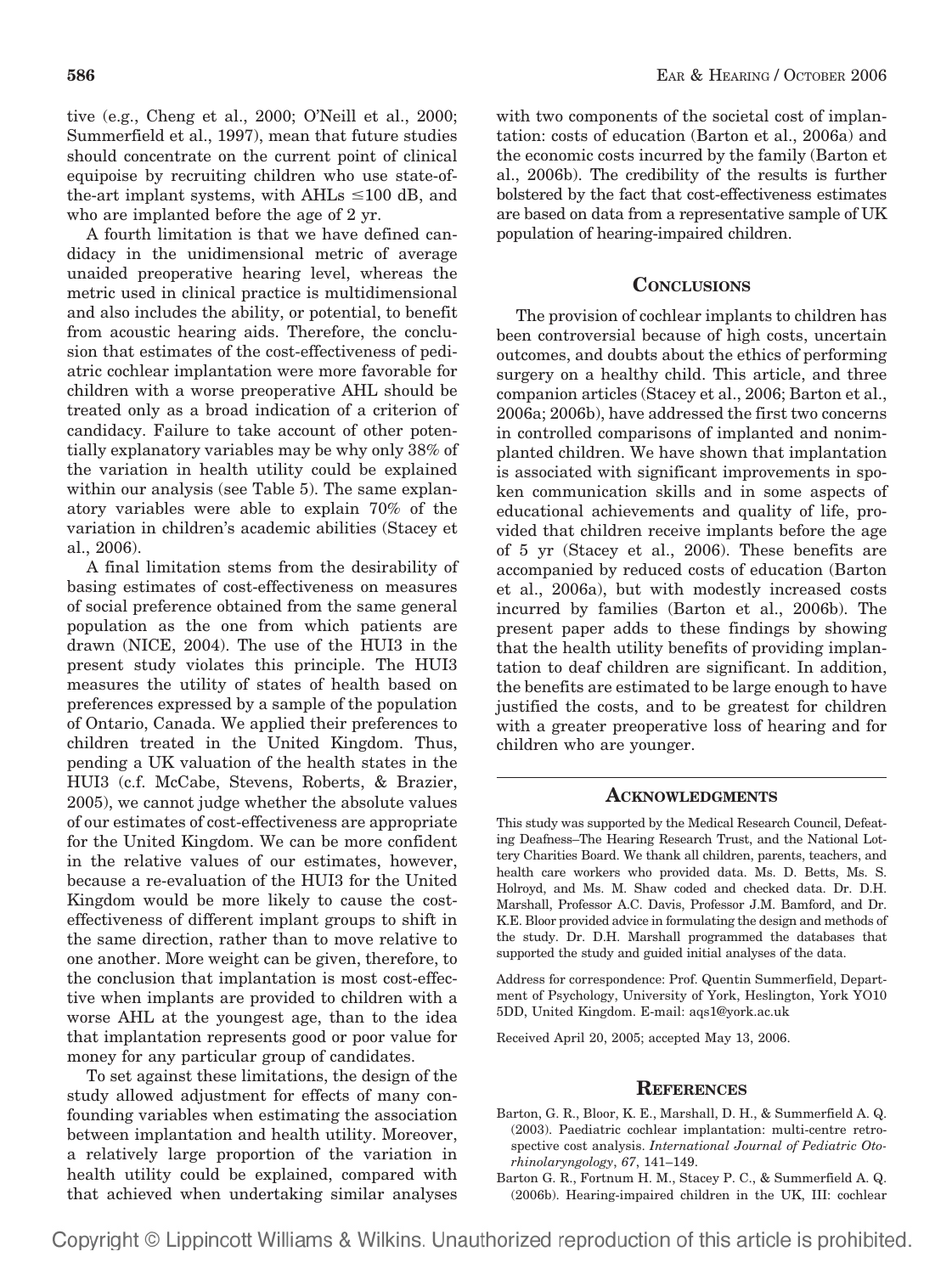implantation and the economic costs incurred by families. *Ear and Hearing*, *27*, 563–574.

- Barton, G. R., Stacey, P. C., Fortnum, H. M., & Summerfield A. Q. (2006a). Hearing-impaired children in the UK, II: cochlear implantation and the cost of compulsory education. *Ear and Hearing*, *27*, 187–207.
- Beck, E. J., Beecham, J., Mandalia, S., Griffith, R., Walters, M. D., Boulton, M., & Miller D. L. (1999). What is the cost of getting the price wrong? *Journal of Public Health Medicine*, *21*, 311–317.
- Brazier, J., Deverill, M., Green, C, Harper, R., & Booth A. (1999). A review of health status measures in economic evaluation. *Health Technology Assessment*, *9*, 1–164.
- Cheng, A. K., & Niparko J. K. (1999). Cost–utility of the cochlear implant in adults: a meta analysis. *Archives of Otolaryngology Head & Neck Surgery*, *125*, 1214–1218.
- Cheng, A. K., Rubin, H. R., Powe, N. R., Mellon, N. K., Francis, H. W., & Niparko J. K. (2000). Cost-utility analysis of the cochlear implant in children. *Journal of the American Medical Association*, *284*, 850–856.
- Dakin H.A., Devlin N.J., Odeyemi I. A. O. (2006). "Yes", "No", or "Yes, but"? Multinomial modelling of NICE decision-making. *Health Policy*, *77*, 352–367.
- Dans, A. L., Dans, L. F., Guyatt, G. H., & Richardson S. (1998). Users' guides to the medical literature: XIV. How to decide on the applicability of clinical trial results to your patient: Evidence-Based Medicine Working Group. *Journal of the American Medical Association*, *279*, 545–549.
- Dawson, E. G., Kanim, L. E., Sra, P., Dorey, F. J., Goldstein, T. B., Delamarter, R. B., & Sandhu H. S. (2002). Low back pain recollection versus concurrent accounts: outcomes analysis. *Spine*, *27*, 984–993.
- Devlin, N., & Parkin D. (2004). Does NICE have a cost-effectiveness threshold and what other factors influence its decisions? A binary choice analysis. *Health Economics*, *13*, 437–452.
- Drummond M, O'Brien B., Stoddart G., & Torrance G. (1997). Methods for the *Economic Evaluation of Health Care Programs (2nd Edition*). New York: Oxford University Press.
- Feeny, D., Furlong, W, Boyle, M., & Torrance G. W. (1995). Multi-attribute health status classification systems: Health Utilities Index. *Pharmacoeconomics*, *7*, 490–502.
- Feeny, D., Furlong, W., Torrance, G. W., Goldsmith, C. H., Zhu, Z, De Pauw, S, Denton, M., & Boyle M. (2002). Multiattribute and single-attribute utility functions for the health utilities index mark 3 system. *Medical Care*, *40*, 113–128.
- Fortnum H. M., Stacey P. C., & Summerfield A. Q. (in press). An exploration of demographic bias among participants in a questionnaire survey of hearing-impaired children: implications for comparisons of children with and without cochlear implants. *International Journal of Pediatric Otorhinolaryngology*.
- Fortnum, H., Summerfield, A. Q., Marshall, D. H., Davis, A. C., & Bamford J. (2001). Prevalence of permanent childhood hearing impairment in the United Kingdom: questionnaire-based ascertainment study. *British Medical Journal*, *323*, 536–540.
- Francis, H. W., Koch, M. E., Wyatt, J. R., & Niparko J. K. (1999). Trends in Educational placement and cost-benefit considerations in children with cochlear implants. *Archives of Otolaryngology Head and Neck Surgery*, *125*, 499–505.
- Francis, H. W., & Niparko J. K. (2003). Cochlear implantation update. *Pediatric Clinics of North America*, *50*, 341–361.
- Freund J. R., & Littell R. C. (2000). SAS System for Regression: Third Edition. Cary, NC: BBU Press and John Wiley Sons Inc.
- Garber, S., Ridgely, M. S., Bradley, M., & Chin K. W. (2002). Payment under public and private insurance and access to cochlear implants. *Archives of Otolaryngology Head & Neck Surgery*, *128*, 1145–1152.
- Gold M. R., Siegel J. E., Russell L. B., & Weinstein M. C(eds.). (1996). Cost-Effectiveness in Health and Medicine. New York: Oxford University Press.
- Hutton, J, Politi, C., & Seeger T. (1995). Cost-effectiveness of cochlear implantation of children: a preliminary model for the UK. *Advances in oto-rhino-laryngology*, *50*, 201–206.
- Johnston, K., Buxton, M. J., Jones, D. R., & Fitzpatrick R. (1999). Assessing the costs of healthcare technologies in clinical trials. *Health Technology Assessment*, *6*, 1–75.
- Kileny, P. R., Zwolan, T. A., & Ashbaugh C. (2001). The influence of age at implantation on performance with a cochlear implant in children. *Otology and Neurotology*, *22*, 42–46.
- Kirk K. I., Miyamoto R. T., Lento C. L., Ying E., O'Neill T., & Fears B. (2002). Effects of age at implantation in young children. *Annals of Otology, Rhinology & Laryngology 189* (Supplement 1), S69–S73.
- McCabe, C., Stevens, K, Roberts, J., & Brazier J. (2005). Health state values for the HUI2 descriptive system: results from a UK survey. *Health Economics*, *14*, 231–244.
- Miyamoto, R. T., Osberger, M. J., Robbins, A. M., Myres, W. A., & Kessler K. (1993). Prelingually deafened children's performance with the nucleus multi-channel cochlear implant. *American Journal of Otology*, *14*, 437–445.
- National Health Service Executive (2004). Hospital and Community Health Services Pay and Prices Index Leeds: National Health Service Finance and Performance Department.
- NICE (National Institute of Clinical Excellence). (2004). Guide to the Methods of Technology Appraisal. London: Abba Litho Sales Limited.
- Nikolopoulos, T. P., O'Donoghue G. M., & Archbold S. (1999). Age at implantation: its importance in pediatric cochlear implantation. *Laryngoscope*, *109*, 595–599.
- O'Neill C, O'Donoghue G. M., Archbold, S. M., Nikolopoulos, T. P., & Sach T. (2002). Variations in gains in auditory performance from pediatric cochlear implantation. *Otology & Neurotology*, *23*, 44–48.
- O'Neill C, O'Donoghue G. M., Archbold, S. M., & Normand C. (2000). A cost utility analysis of paediatric cochlear implantation. *Laryngoscope*, *110*, 156–160.
- Palmer, C. S., Niparko, J. K., Wyatt, J. R., Rothman, M., & de Lissovoy G. (1999). A prospective study of the cost–utility of the multichannel cochlear implant. *Archives of Otolaryngology Head & Neck Surgery*, *125*, 1221–1228.
- Raftery, J. (2001). NICE: faster access to modern treatments? Analysis of guidance on health technologies. *British Medical Journal*, *323*, 1300–1303.
- Sach, T, O'Neill C., Whynes, D. W. K., Archbold, S. M., & O'Donoghue G. M. (2003). Cost effectiveness in paediatric cochlear implantation: using individual data to enhance efficiency. *International Journal of Technology Assessment in Health Care*, *19*, 421–431.
- Schulze-Gattermann, H., Illg, A., Schoenermark, M, Lenarz, T., & Lesinski-Schiedat A. (2002). Cost-benefit analysis of paediatric cochlear implantation: German experience. *Otology and Neurotology*, *23*, 674–681.
- Sharma, A, Dorman, M., & Spahr T. (2002). A sensitive period for the development of the central auditory system in children with cochlear implants. *Ear and Hearing*, *23*, 532–539.
- Stacey, P. C., Fortnum, H. M., Barton, G. R., & Summerfield A. Q. (2006). Hearing-impaired children in the UK, I: auditory receptive capabilities, communication skills, educational achievements, and quality of life. *Ear and Hearing*, *27*, 161–186.
- Strube, M. J. (2003). Statistical analysis and interpretation in a study of prelingually deaf children implanted before five years of age. *Ear and Hearing*, *24*, S15–S23.
- Summerfield A. Q. (2002). A critical appraisal of the evidence base for cochlear implantation. In C. O'Neill (Ed.), *Cochlear*